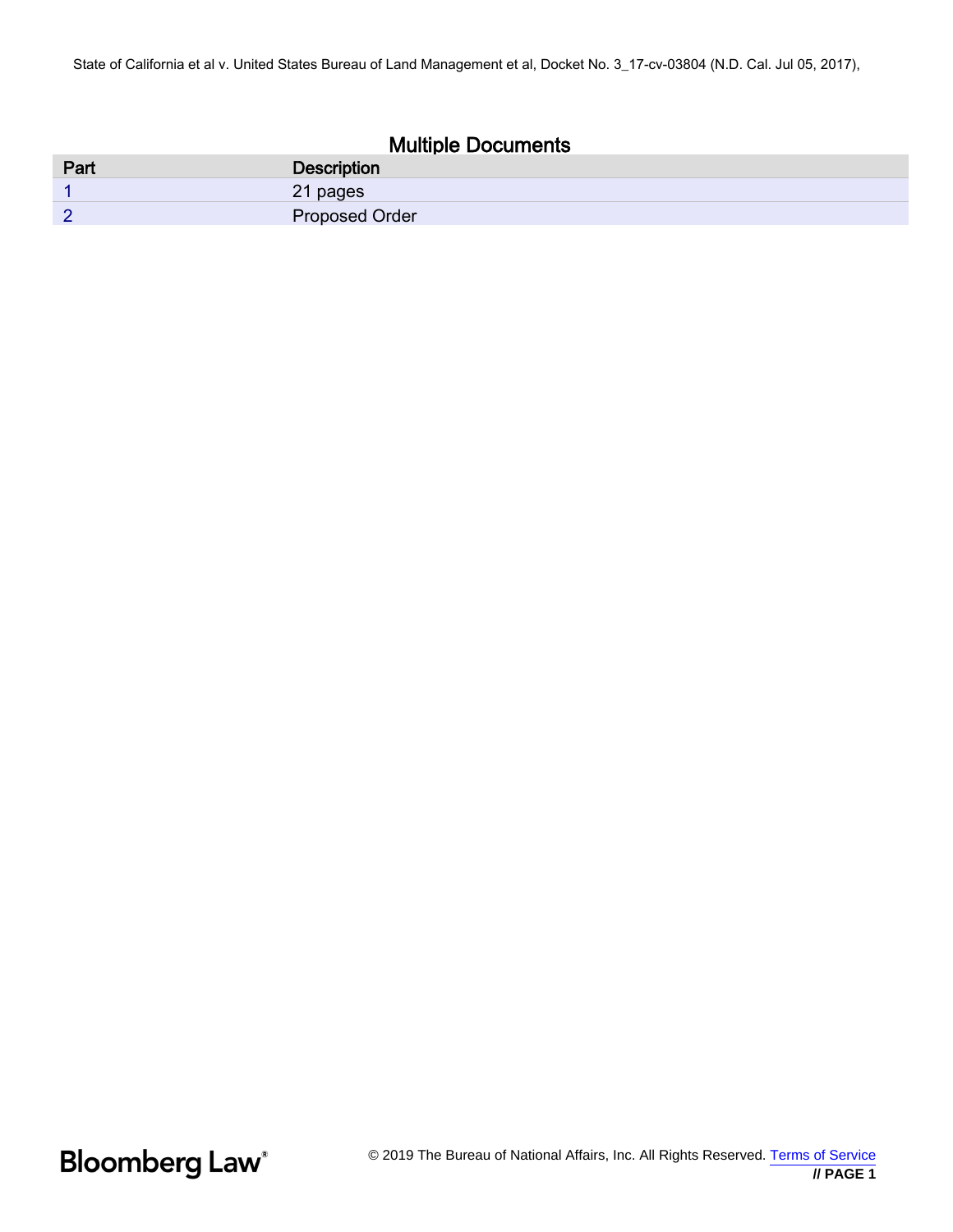| 1<br>$\overline{2}$<br>3<br>4<br>5<br>6                       | <b>ROBERT W. FERGUSON</b><br>Attorney General of Washington<br>KELLY T. WOOD, WSBA #40067<br>WILLIAM R. SHERMAN, WSBA #29365<br>STACEY S. BERNSTEIN, WSBA #40143<br><b>Assistant Attorneys General</b><br>800 Fifth Avenue, Suite 2000<br>Seattle, WA 98104<br>Telephone: (206) 326-5494<br>Fax: (206) 587-5088                                                                                                                                                                                                                                                                                            |                                                                                                                                                                                                                                                                                                                                                                  |
|---------------------------------------------------------------|------------------------------------------------------------------------------------------------------------------------------------------------------------------------------------------------------------------------------------------------------------------------------------------------------------------------------------------------------------------------------------------------------------------------------------------------------------------------------------------------------------------------------------------------------------------------------------------------------------|------------------------------------------------------------------------------------------------------------------------------------------------------------------------------------------------------------------------------------------------------------------------------------------------------------------------------------------------------------------|
| 7<br>8                                                        |                                                                                                                                                                                                                                                                                                                                                                                                                                                                                                                                                                                                            | UNITED STATES DISTRICT COURT<br><b>NORTHERN DISTRICT OF CALIFORNIA</b>                                                                                                                                                                                                                                                                                           |
| 9<br>10<br>11<br>12<br>13<br>14<br>15<br>16<br>17<br>18<br>19 | PEOPLE OF THE STATE OF<br>CALIFORNIA, by and through XAVIER<br>BECERRA, ATTORNEY GENERAL; and<br>STATE OF NEW MEXICO, by and through<br>HECTOR BALDERAS, ATTORNEY<br>GENERAL,<br>Plaintiffs,<br>V.<br>UNITED STATES BUREAU OF LAND<br>MANAGEMENT; KATHARINE S.<br>MACGREGOR, Acting Assistant Secretary<br>for Land and minerals Management, United<br>States Department of the Interior; and RYAN<br>ZINKE, Secretary of the Interior,<br>Defendants.<br>TO ALL PARTIES AND THEIR ATTORNEYS OF RECORD:<br>York (amici states) hereby move the Court for leave to file a brief amicus curiae in the above- | Case No. 3:17-cv-03804-EDL<br>Consolidated with:<br>Case No. 3:17-cv-03885-EDL<br>NOTICE OF MOTION AND MOTION<br>OF THE STATES OF WASHINGTON,<br>OREGON, MARYLAND, AND NEW<br>YORK TO FILE AN AMICUS CURIAE<br>BRIEF IN SUPPORT OF PLAINTIFFS<br>Judge: Hon. Elizabeth D. Laporte<br>PLEASE TAKE NOTICE THAT the States of Washington, Oregon, Maryland, and New |
| 20<br>21                                                      | captioned case in support of Plaintiffs. A copy of the proposed <i>amicus</i> brief is attached as an<br>exhibit to this motion.                                                                                                                                                                                                                                                                                                                                                                                                                                                                           |                                                                                                                                                                                                                                                                                                                                                                  |
| 22                                                            | I.                                                                                                                                                                                                                                                                                                                                                                                                                                                                                                                                                                                                         | <b>LEGAL STANDARD</b>                                                                                                                                                                                                                                                                                                                                            |
| 23<br>24                                                      |                                                                                                                                                                                                                                                                                                                                                                                                                                                                                                                                                                                                            | District courts have wide discretion in granting leave to participate as <i>amicus curiae</i> .                                                                                                                                                                                                                                                                  |
| 25<br>26                                                      | <i>Hoptowit v. Ray</i> , 682 F.2d 1237, 1260 (9th Cir. 1982). While there is no specific rule on when<br>such leave is proper, this discretion is liberally applied when the legal issues in a case "have                                                                                                                                                                                                                                                                                                                                                                                                  |                                                                                                                                                                                                                                                                                                                                                                  |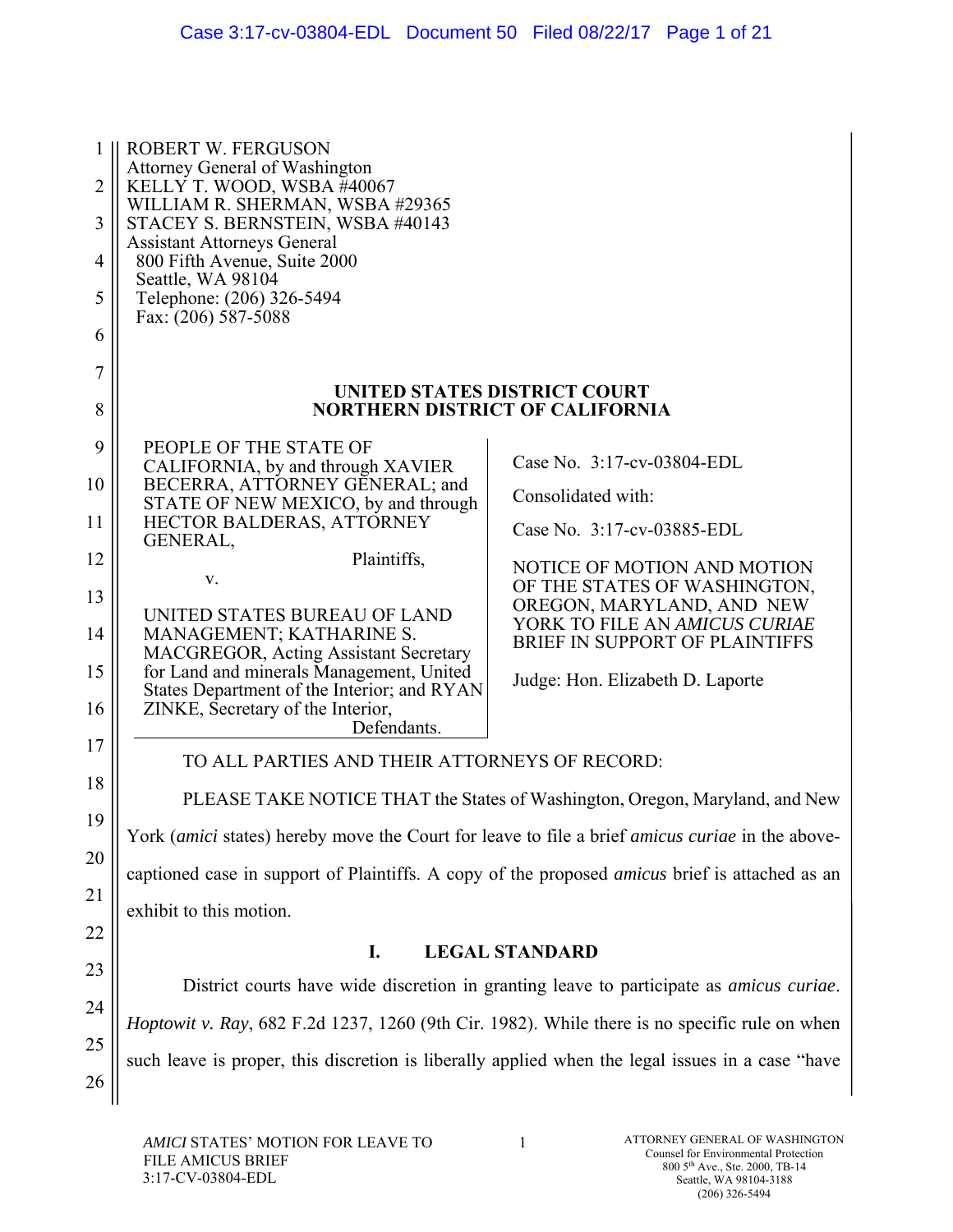1 2 3 4 5 6 7 potential ramifications beyond the parties directly involved." *NGV Gaming, Ltd*. *v. Upstream Point Molate, LLC*, 355 F. Supp. 2d 1061, 1067 (N.D. Cal. 2005). Indeed, the "classic role" of *amicus curiae* is filled in cases that involve the general public interest, including the interpretation and status of the law. *Funbus Systems, Inc. v. State of Cal. Pub. Util.s Comm'n*, 801 F.2d 1120, 1125 (9th Cir. 1986) (referencing *Miller-Wohl Co. v. Commissioner of Labor & Industry*, 694 F.2d 203, 204 (9th Cir. 1982)); *Cmty. Ass'n for Restoration of the Env't. (CARE) v. DeRuyter Bros. Dairy*, 54 F. Supp. 2d 974, 975 (E.D. Wash. 1999).

8

## **II. STATEMENT OF IDENTITY AND INTEREST OF** *AMICI CURIAE*

9 10 11 12 13 14 15 16 17 18 19 20 The current case involves allegations that the United States Department of Interior, Bureau of Land Management (BLM), engaged in an expansive and illegal interpretation of the federal Administrative Procedure Act (APA) to suspend a duly adopted and effective rule. The ramifications of this action go well beyond the parties to the case and are well within matters of general public interest. As a result, the States are well-positioned to file a brief *amicus curiae.* Amici states have proprietary interests in receiving the maximum share of royalty payments from capturable gas on federal and tribal lands within the State. Each State also has a strong interest in ensuring that federal agencies comply with the APA and refrain from engaging in arbitrary and capricious decision-making. The States and their businesses and residents depend on a stable and predictable federal regulatory environment. Furthermore, the States have particular insights to share because they already have suffered concrete harms following expansionary applications of § 705 of the APA.

21

## **III.** *AMICI CURIAE'S* **EXPERTISE WILL BENEFIT THE COURT**

22 23 24 25 26 The *amici* States have "unique information" and a "perspective that can help the [C]ourt" by demonstrating the broad implications flowing from BLM's actions and other expansionary applications of § 705 by the new administration. *Sonoma Falls Developers, LLC v. Nev. Gold & Casinos, Inc.*, 272 F. Supp. 2d 919, 925 (N.D. Cal. 2003). The ramifications of this case directly affect the States, which will be negatively impacted if federal agencies engage in questionable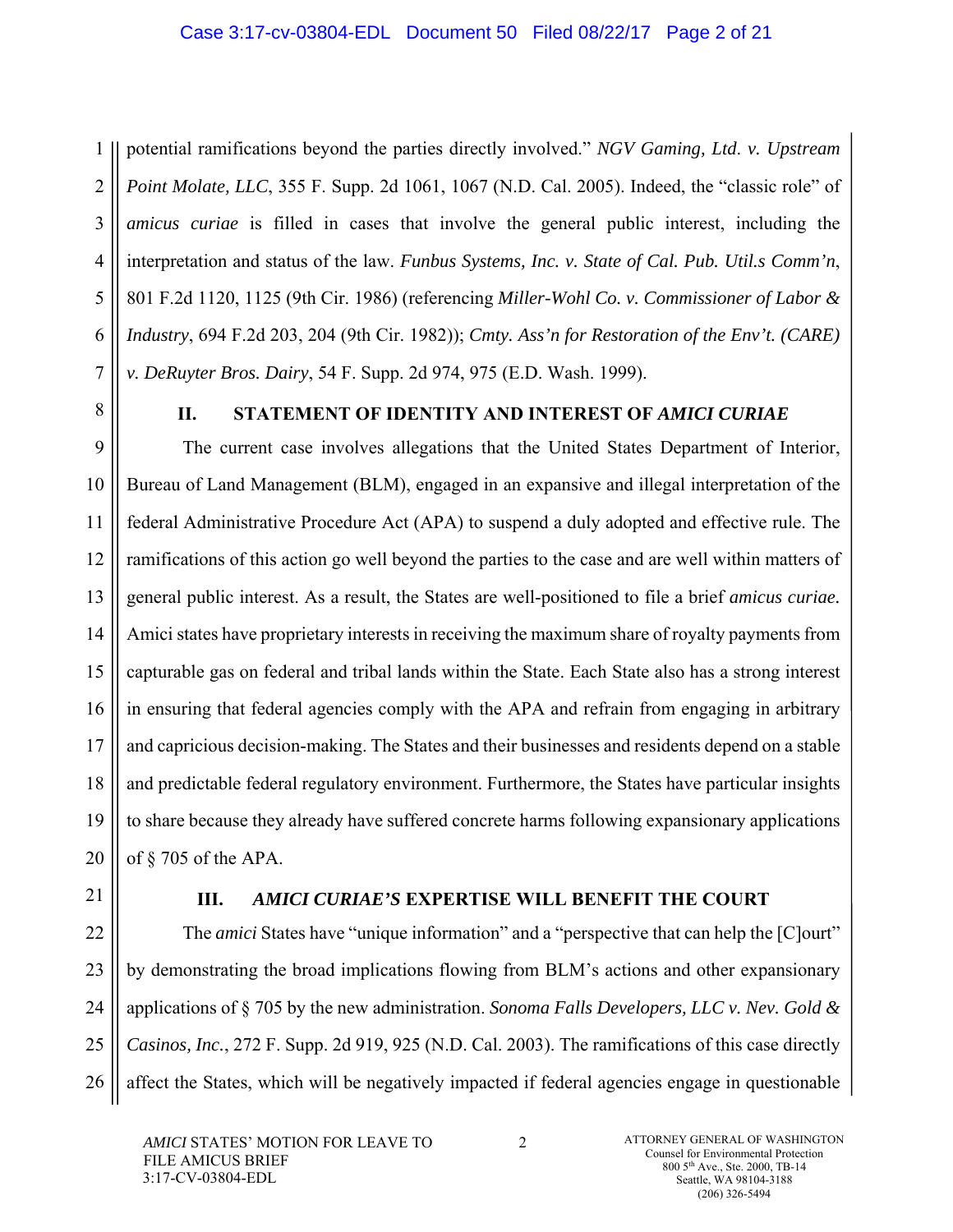| 1              | and expansive interpretations of the APA to postpone regulations already in effect that are                                                                                                                                               |  |
|----------------|-------------------------------------------------------------------------------------------------------------------------------------------------------------------------------------------------------------------------------------------|--|
| $\overline{2}$ | important for the economic and environmental health of the state. States depend upon a stable                                                                                                                                             |  |
| 3              | and predictable regulatory environment. It is especially important for the Court to consider the                                                                                                                                          |  |
| $\overline{4}$ | States' view that the regulatory instability and administrative whim embodied by the                                                                                                                                                      |  |
| 5              | government's broad interpretation of § 705 of the APA imperils regulated entities and businesses                                                                                                                                          |  |
| 6              | within the States. A favorable ruling from the Court in this challenge will make it more difficult                                                                                                                                        |  |
| $\tau$         | for federal agencies to engage in ad-hoc indefinite postponement of duly adopted regulations.                                                                                                                                             |  |
| 8              | <b>CONCLUSION</b><br>IV.                                                                                                                                                                                                                  |  |
| 9              | For the foregoing reasons, the <i>amici</i> States respectfully request this Court's leave to file                                                                                                                                        |  |
| 10             | the attached amicus brief.                                                                                                                                                                                                                |  |
| 11             | RESPECTFULLY SUBMITTED this 22nd day of August 2017.                                                                                                                                                                                      |  |
| 12             | ROBERT W. FERGUSON                                                                                                                                                                                                                        |  |
| 13             | <b>Attorney General</b>                                                                                                                                                                                                                   |  |
| 14             | s/ Kelly T. Wood                                                                                                                                                                                                                          |  |
| 15             | KELLY WOOD, WSBA #40067<br>WILLIAM R. SHERMAN, WSBA #29365<br>STACEY S. BERNSTEIN, WSBA #40143                                                                                                                                            |  |
| 16             | <b>Assistant Attorneys General</b><br><b>Counsel for Environmental Protection Unit</b>                                                                                                                                                    |  |
| 17             | <b>Attorneys for Amicus Curiae</b><br>State of Washington                                                                                                                                                                                 |  |
| 18             |                                                                                                                                                                                                                                           |  |
| 19             |                                                                                                                                                                                                                                           |  |
| 20             | ADDITIONAL COUNSEL:                                                                                                                                                                                                                       |  |
| 21             | FOR THE STATE OF MARYLAND                                                                                                                                                                                                                 |  |
| 22             | <b>BRIAN E. FROSH</b>                                                                                                                                                                                                                     |  |
| 23             | Attorney General of the State of Maryland<br>Steven M. Sullivan<br><b>Solicitor General</b>                                                                                                                                               |  |
| 24             | Office of the Attorney General<br>200 Saint Paul Place, 20 <sup>th</sup> Floor                                                                                                                                                            |  |
| 25             | Baltimore, Maryland 21202                                                                                                                                                                                                                 |  |
| 26             | Tel: (410) 576-6427<br>Email: ssullivan@oag.state.md.us                                                                                                                                                                                   |  |
|                | ATTORNEY GENERAL OF WASHINGTON<br>AMICI STATES' MOTION FOR LEAVE TO<br>3<br>Counsel for Environmental Protection<br><b>FILE AMICUS BRIEF</b><br>800 5 <sup>th</sup> Ave., Ste. 2000, TB-14<br>3:17-CV-03804-EDL<br>Seattle, WA 98104-3188 |  |

(206) 326-5494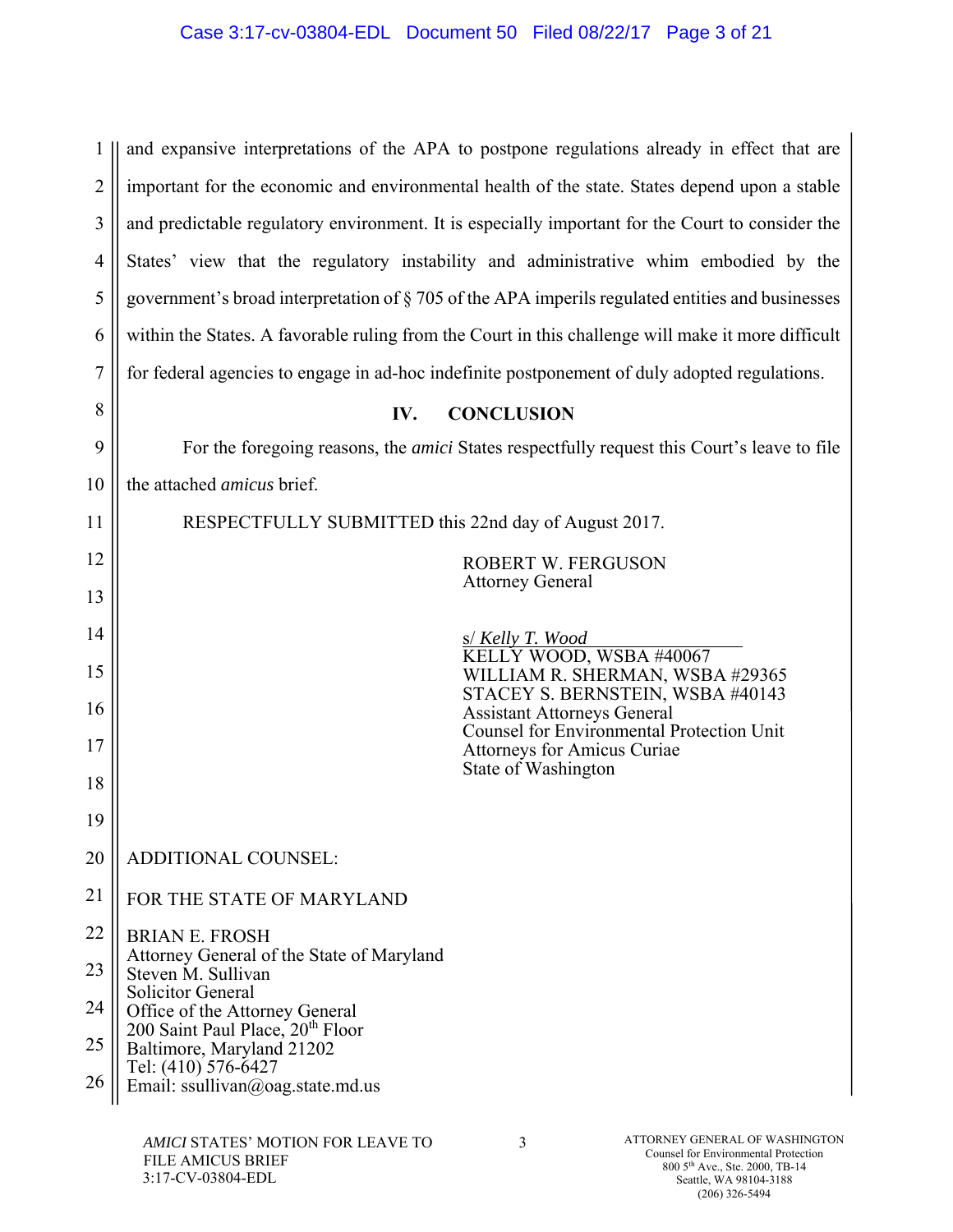| 1              | FOR THE STATE OF NEW YORK                                                |
|----------------|--------------------------------------------------------------------------|
| $\overline{c}$ | <b>ERIC T. SCHNEIDERMAN</b><br>Attorney General of the State of New York |
| 3              | Attorney for Amicus Curiae State of New York<br><b>MONICA WAGNER</b>     |
| $\overline{4}$ | Deputy Bureau Chief<br>LEMUEL M. SROLOVIC                                |
| 5              | <b>Bureau Chief</b><br><b>Environmental Protection Bureau</b>            |
| 6              | Office of the Attorney General of the State of New York<br>120 Broadway  |
| $\overline{7}$ | New York, NY 10271                                                       |
| 8              | FOR THE STATE OF OREGON                                                  |
| 9              | <b>ELLEN F. ROSENBLUM</b>                                                |
| 10             | <b>ATTORNEY GENERAL</b><br>Paul Garrahan                                 |
| 11             | Attorney-in-Charge<br>Natural Resources Section                          |
| 12             | Oregon Department of Justice<br>1162 Court Street NE                     |
| 13             | Salem, OR 97301-4096                                                     |
| 14             | Tel: (503) 947-4593                                                      |
| 15             |                                                                          |
| 16             |                                                                          |
| 17             |                                                                          |
| 18             |                                                                          |
| 19             |                                                                          |
| 20             |                                                                          |
| 21             |                                                                          |
| 22             |                                                                          |
| 23             |                                                                          |
| 24             |                                                                          |
| 25             |                                                                          |
| 26             |                                                                          |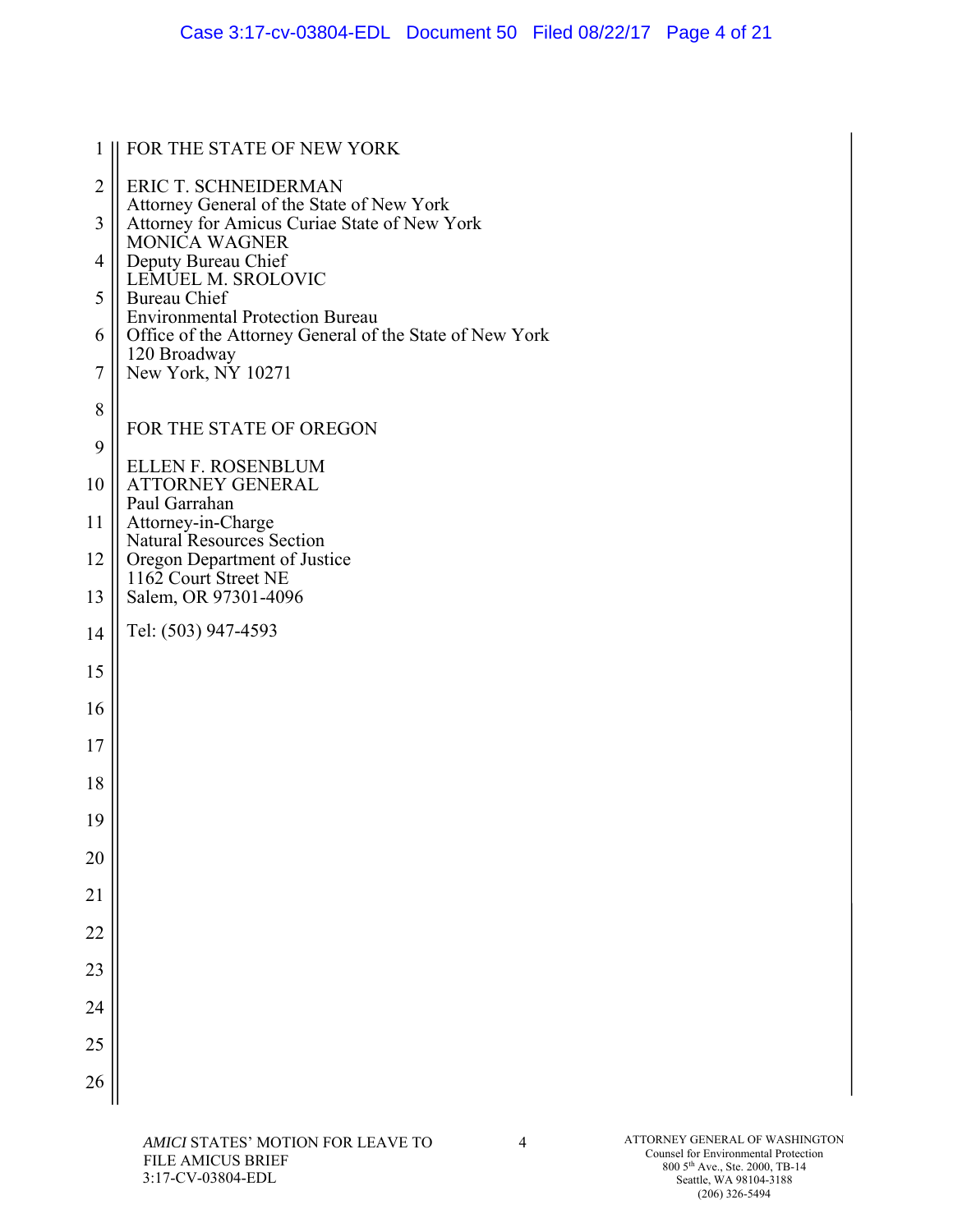| 1<br>$\overline{2}$<br>3<br>$\overline{4}$<br>5<br>6 | <b>ROBERT FERGUSON</b><br>Attorney General of Washington<br>KELLY T. WOOD, WSBA #40067<br>WILLIAM R. SHERMAN, WSBA #29365<br>STACEY BERNSTEIN, WSBA #40143<br><b>Assistant Attorneys General</b><br>800 Fifth Avenue, Suite 2000<br>Seattle, WA 98104<br>Telephone: (206) 326-5494<br>Fax: (206) 587-5088 |                                                                        |
|------------------------------------------------------|-----------------------------------------------------------------------------------------------------------------------------------------------------------------------------------------------------------------------------------------------------------------------------------------------------------|------------------------------------------------------------------------|
| 7<br>8                                               |                                                                                                                                                                                                                                                                                                           | UNITED STATES DISTRICT COURT<br><b>NORTHERN DISTRICT OF CALIFORNIA</b> |
|                                                      |                                                                                                                                                                                                                                                                                                           |                                                                        |
| 9                                                    | STATE OF CALIFORNIA, by and through<br>XAVIER BECERRA, ATTORNEY                                                                                                                                                                                                                                           | Case No. 3:17-cv-03804-EDL                                             |
| 10                                                   | GENERAL; and STATE OF NEW MEXICO.                                                                                                                                                                                                                                                                         | Consolidated with:                                                     |
| 11                                                   | by and through HECTOR BALDERAS,<br>ATTORNEY GENERAL,                                                                                                                                                                                                                                                      | Case No. 3:17-cv-03885-EDL                                             |
| 12                                                   | Plaintiffs,<br>V.                                                                                                                                                                                                                                                                                         | <b>AMICUS CURIAE BRIEF OF THE</b>                                      |
| 13                                                   | UNITED STATES BUREAU OF LAND                                                                                                                                                                                                                                                                              | STATES OF WASHINGTON, OREGON,<br>MARYLAND, AND NEW YORK                |
| 14                                                   | MANAGEMENT; KATHARINE S.<br>MACGREGOR, Acting Assistant Secretary                                                                                                                                                                                                                                         |                                                                        |
| 15                                                   | for Land and Minerals Management, United<br>States Department of the Interior; and RYAN<br>ZINKE, Secretary of the Interior,                                                                                                                                                                              | Judge: Hon. Elizabeth D. Laporte                                       |
| 16                                                   | Defendants.                                                                                                                                                                                                                                                                                               |                                                                        |
| 17                                                   |                                                                                                                                                                                                                                                                                                           |                                                                        |
| 18                                                   |                                                                                                                                                                                                                                                                                                           |                                                                        |
| 19                                                   |                                                                                                                                                                                                                                                                                                           |                                                                        |
| 20                                                   |                                                                                                                                                                                                                                                                                                           |                                                                        |
| 21                                                   |                                                                                                                                                                                                                                                                                                           |                                                                        |
| 22                                                   |                                                                                                                                                                                                                                                                                                           |                                                                        |
| 23                                                   |                                                                                                                                                                                                                                                                                                           |                                                                        |
| 24                                                   |                                                                                                                                                                                                                                                                                                           |                                                                        |
| 25                                                   |                                                                                                                                                                                                                                                                                                           |                                                                        |
| 26                                                   |                                                                                                                                                                                                                                                                                                           |                                                                        |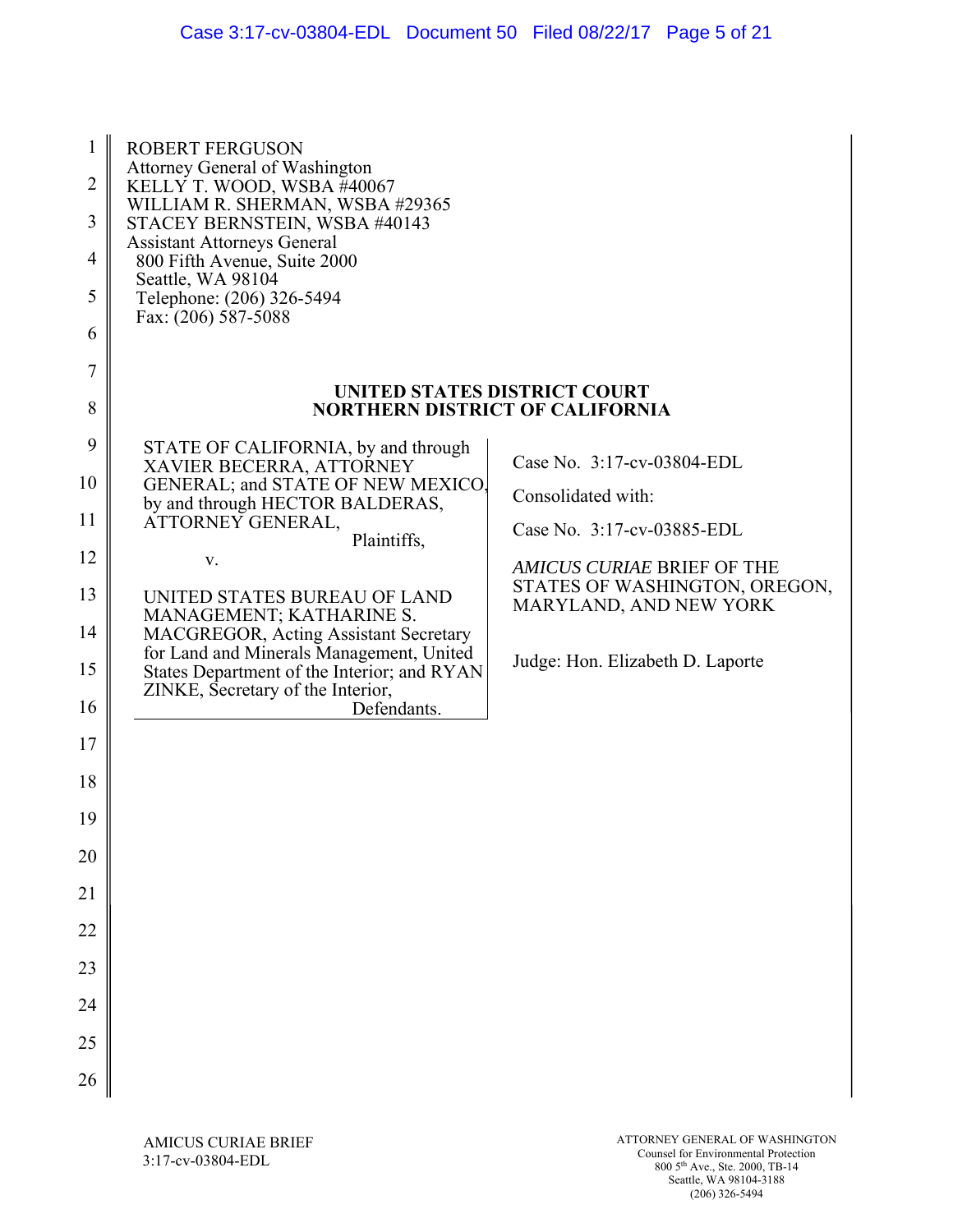| 1              |      | <b>TABLE OF CONTENTS</b>                                                                                                                                     |
|----------------|------|--------------------------------------------------------------------------------------------------------------------------------------------------------------|
| $\overline{2}$ |      |                                                                                                                                                              |
| 3              | I.   |                                                                                                                                                              |
| 4              | II.  |                                                                                                                                                              |
| 5              | III. |                                                                                                                                                              |
| 6              | IV.  |                                                                                                                                                              |
| 7              |      | BLM's Suspension of the Waste Prevention Rule's Compliance Dates<br>A.                                                                                       |
| 8<br>9         |      | <b>B.</b><br>BLM's Actions Undermine the APA's Goal of Creating Stability and<br>Predictability With Regard to Federal Regulatory Efforts With Potential for |
| 10             | V.   |                                                                                                                                                              |
| 11             |      |                                                                                                                                                              |
| 12             |      |                                                                                                                                                              |
| 13             |      |                                                                                                                                                              |
| 14             |      |                                                                                                                                                              |
| 15             |      |                                                                                                                                                              |
| 16             |      |                                                                                                                                                              |
| 17             |      |                                                                                                                                                              |
| 18             |      |                                                                                                                                                              |
| 19             |      |                                                                                                                                                              |
| 20             |      |                                                                                                                                                              |
| 21             |      |                                                                                                                                                              |
| 22             |      |                                                                                                                                                              |
| 23             |      |                                                                                                                                                              |
| 24             |      |                                                                                                                                                              |
| 25             |      |                                                                                                                                                              |
| 26             |      |                                                                                                                                                              |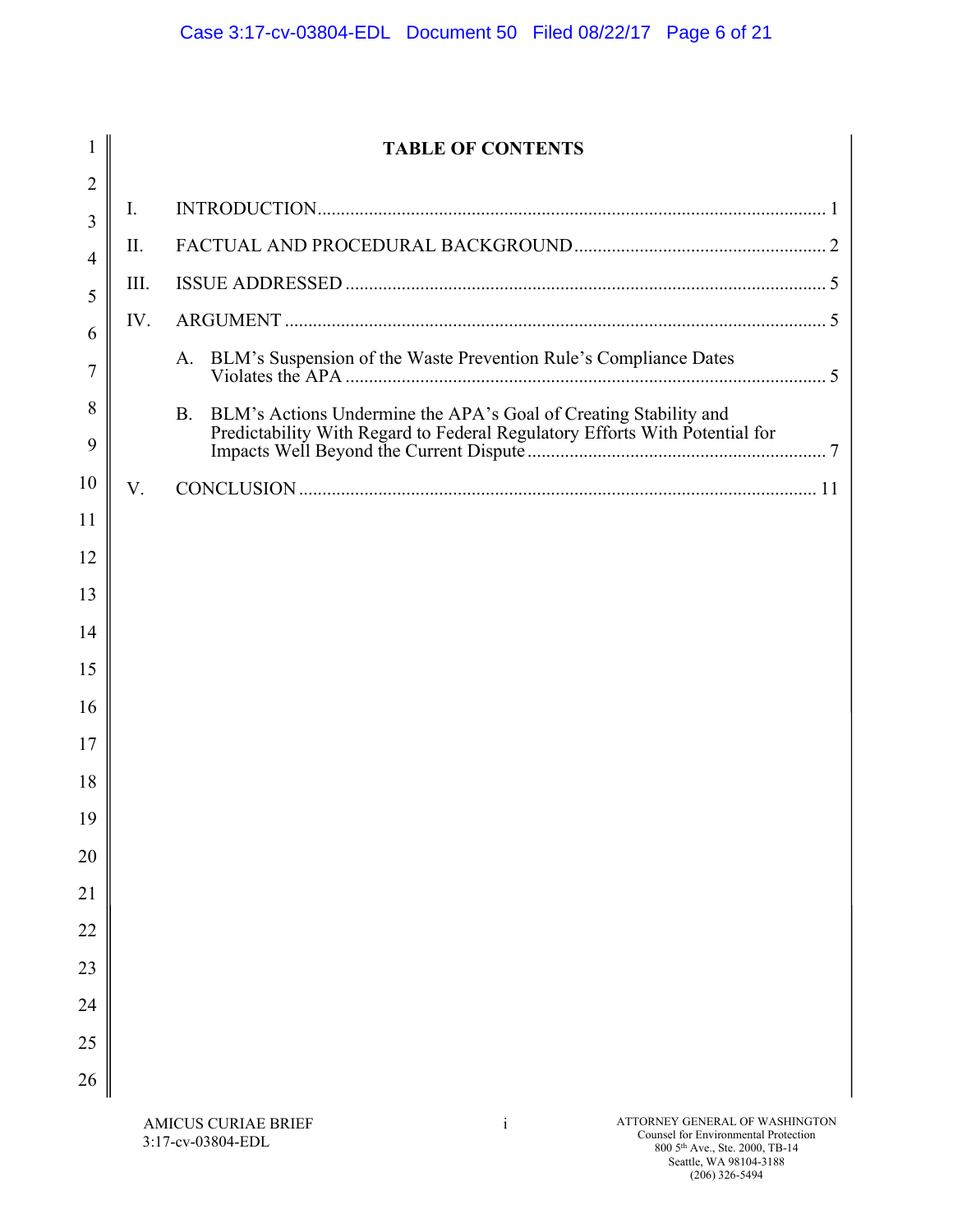| $\mathbf{1}$   | <b>TABLE OF AUTHORITIES</b>                                  |
|----------------|--------------------------------------------------------------|
| $\overline{2}$ |                                                              |
| 3              | <b>Cases</b>                                                 |
| 4              | AFGE, Local 3090 v. FLRA,                                    |
| 5              | Brown Express, Inc. v. U.S.,                                 |
| 6              | California v. Zinke,                                         |
| 7              |                                                              |
| 8<br>9         | Clean Air Council v. Pruitt,                                 |
| 10             | Environmental Defense Fund, Inc. v. Gorsuch,                 |
| 11             | Fed. Commc'ns Comm'n v. Fox Television Stations, Inc.,       |
| 12             |                                                              |
| 13             | Motor Vehicle Mfrs. Ass'n v. State Farm Mut. Auto. Ins. Co., |
| 14<br>15       | N.L.R.B. v. Wyman-Gordon Co.,                                |
| 16             | Nat'l Retired Teachers Ass'n v. U.S. Postal Service,         |
| 17<br>18       | Natural Resources Defense Council v. EPA,                    |
| 19             | Silverman v. Eastrich Multiple Inv'r Fund, L.P.,             |
| 20             | Southwestern Electric Power Co., v. EPA,                     |
| 21             |                                                              |
| 22             | Wyoming v. Dep't of the Interior                             |
| 23             |                                                              |
| 24             |                                                              |
| 25             |                                                              |
| 26             |                                                              |
|                |                                                              |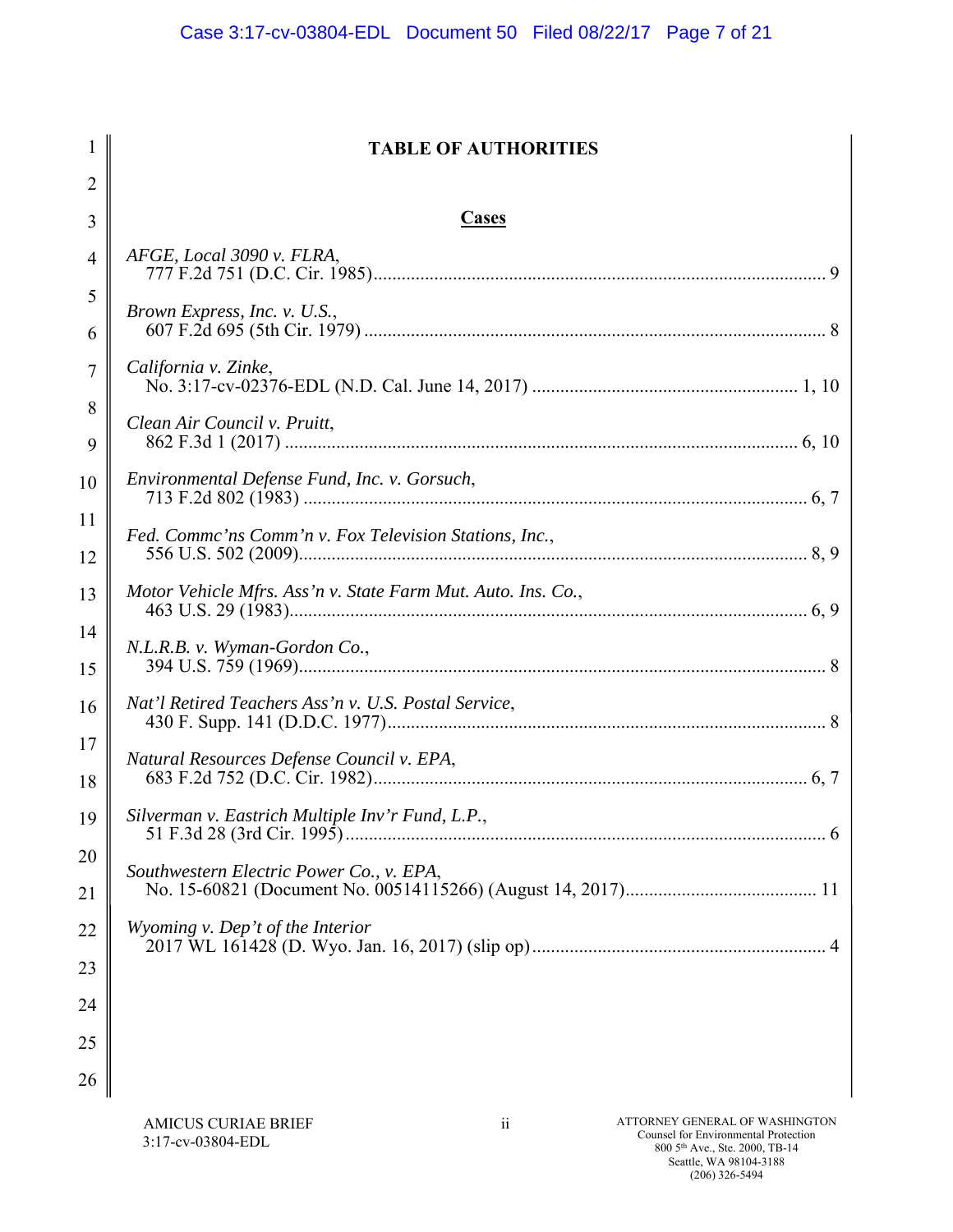| 1              | <b>Statutes</b>                             |
|----------------|---------------------------------------------|
| $\overline{2}$ |                                             |
| 3              |                                             |
| $\overline{4}$ |                                             |
| 5              |                                             |
| 6              |                                             |
| 7              | <b>Regulations</b>                          |
| 8              |                                             |
| 9              |                                             |
| 10             |                                             |
| 11             |                                             |
| 12             |                                             |
| 13             |                                             |
| 14             |                                             |
| 15             |                                             |
| 16             |                                             |
| 17             |                                             |
| 18             |                                             |
| 19             | 82 Fed. Reg. 27,431 (June 15, 2017)<br>5, 7 |
| 20             |                                             |
| 21             |                                             |
| 22             |                                             |
| 23             |                                             |
| 24             |                                             |
| 25             |                                             |
| 26             |                                             |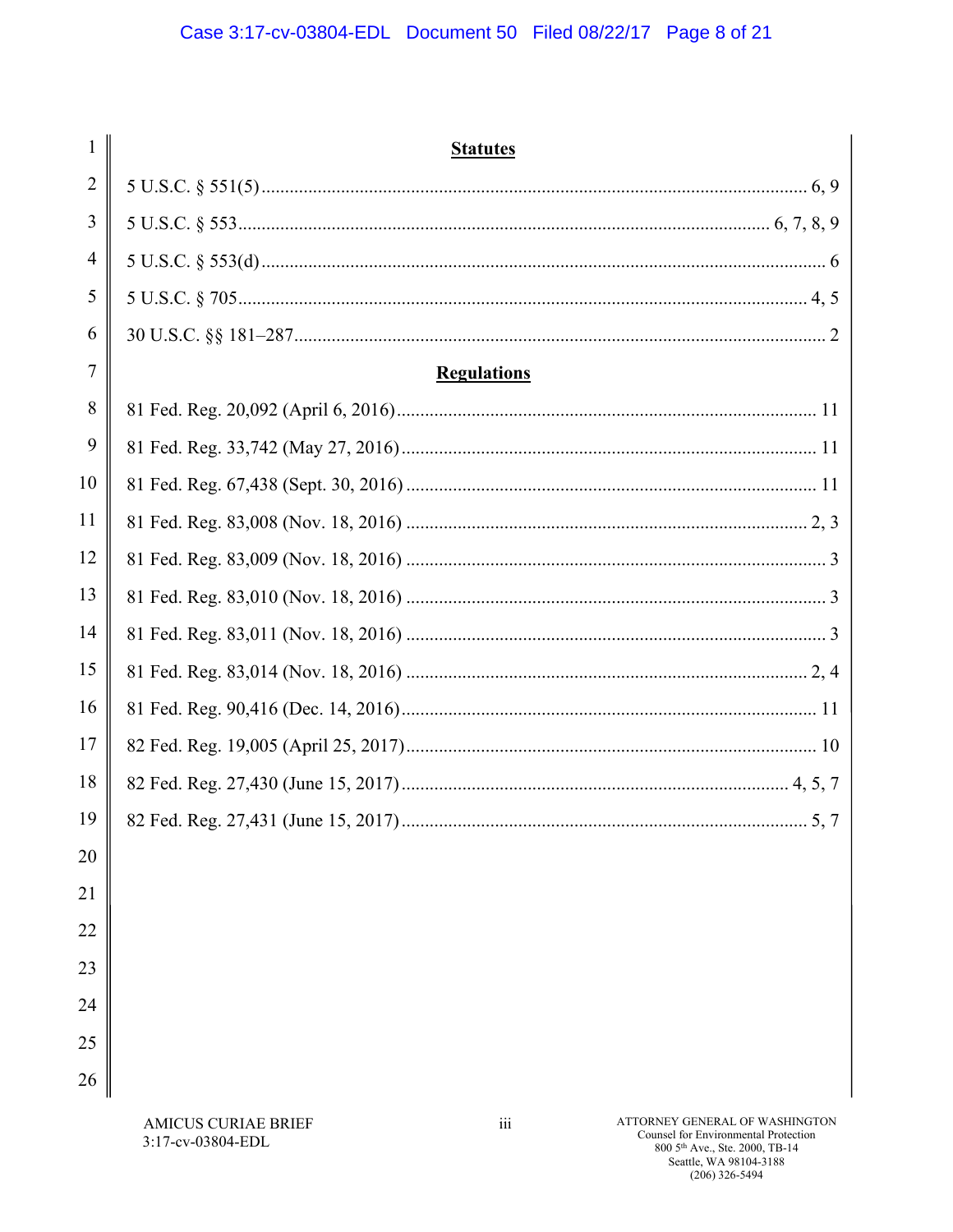### **I. INTRODUCTION**

States have fundamental interests in ensuring the proper execution of federal law by federal agencies. States are directly impacted by the federal government's regulatory actions and have a duty to protect the legal rights of their citizens and ensure that federal actions impacting state interests are lawful. Just two months ago, *amici curiae* states filed a brief urging this Court to prevent the United States Department of Interior and its Office of Natural Resource Revenue (ONRR) from violating these interests in its efforts to roll back duly-promulgated regulations. *See* Amicus Curiae Brief of The State of Washington; The State of Oregon; The State of Maryland; and The State of New York, *California v. Zinke*, No. 3:17-cv-02376-EDL (N.D. Cal. June 14, 2017) (ECF No. 20). In doing so, *amici* highlighted similar efforts by multiple federal agencies and warned that sanctioning ONRR's broad reading of Section 705 of the Administrative Procedures Act (APA) would foster regulatory whiplashes throughout the federal government that violate both the spirit and the letter of the APA. The current case represents yet another example of that overreach.

In 2014, after determining that "insufficient and outdated" regulations allowed billions of cubic feet of natural gas to be wasted, and thus millions of dollars of revenue to be lost every year from oil and gas leases on federal lands, the Department of Interior's Bureau of Land Management (BLM) initiated an extensive rulemaking to update its regulations to minimize these losses and maximize royalties. After a three-year process, BLM finalized its efforts in the "Waste Prevention Rule" (the Rule), which is anticipated to save up to 41 billion cubic feet of gas and increase royalty payments by up to \$14 million dollars every year. The final Rule was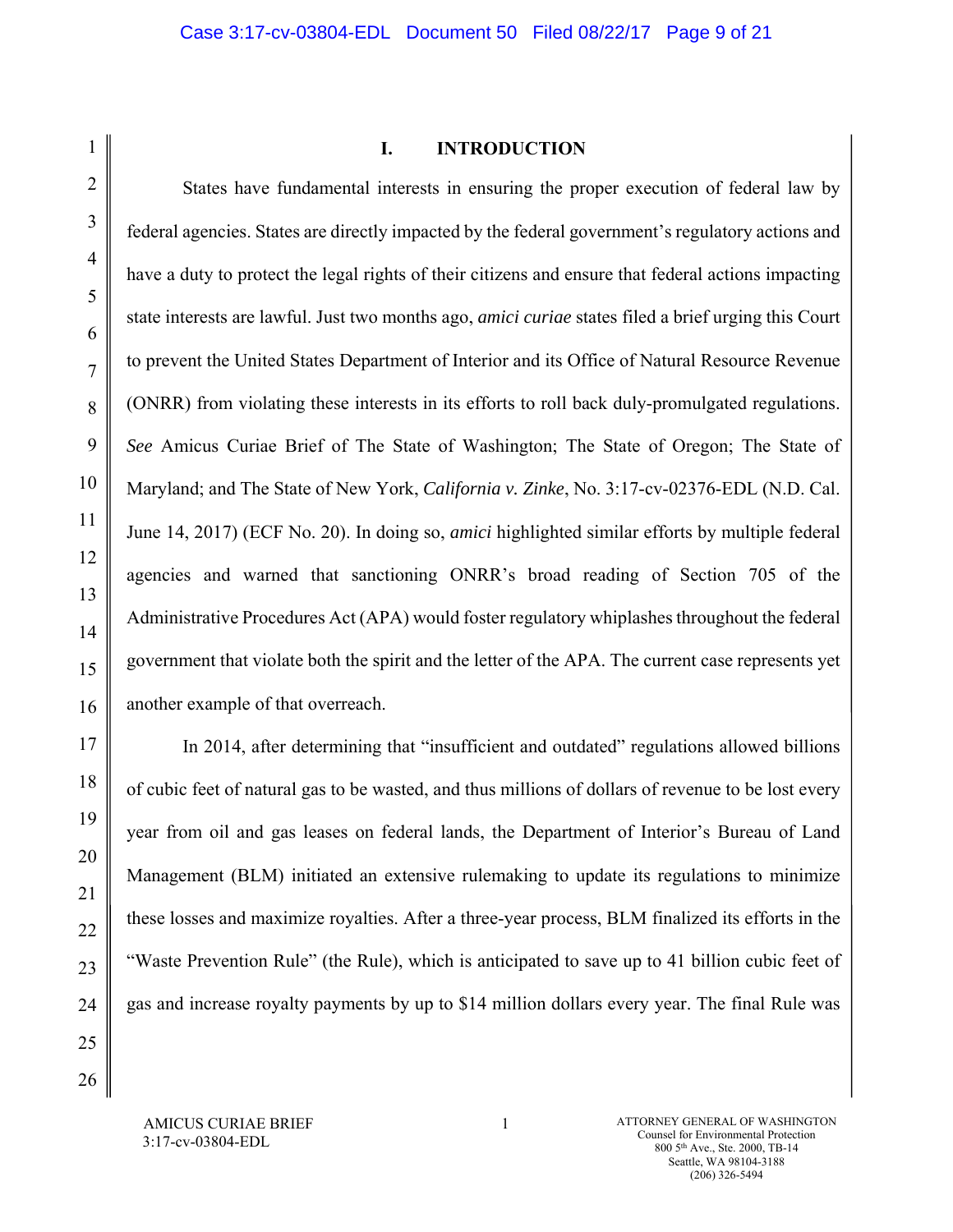published in November 2016 and became effective on January 17, 2017. 81 Fed. Reg. 83,008 (Nov. 18, 2016)

Nearly five months later—after industry groups and four states challenged the Rule in federal district court in Wyoming but were denied a preliminary injunction preventing the rule from taking effect—BLM invoked Section 705 of the APA to suspend the Rule's compliance dates pending the litigation and so that BLM could "review[] and reconsider[]" the Rule. BLM then sought—and received—a delay in litigation dates so that it could conduct that administrative review. This action is an impermissible expansion of Section 705, violates the APA, and effectively amends or repeals the Rule without notice and comment. *Amici* states urge this Court to invalidate BLM's action and re-instate the Rule until BLM follows proper procedure.

1

2

3

4

5

6

7

8

9

10

11

12

13

14

15

16

17

18

19

20

21

22

23

24

25

26

### **II. FACTUAL AND PROCEDURAL BACKGROUND**

The BLM is charged with managing the federal onshore oil and gas lease program on federal lands. *See, generally,* Mineral Leasing Act of 1920, 30 U.S.C. §§ 181–287. Oil and gas production from lands overseen by BLM amounts to approximately 11 percent of the nation's natural gas supply and 5 percent of its oil supply. 81 Fed. Reg. 83,008, 83,014 (Nov. 18, 2016). Technological advances in the last decade have led to significantly increased oil and gas production on these lands, and royalty revenues from these resources are in the billions of dollars per year.

However, BLM regulations failed to keep up with these advances, particularly with respect to preventing waste of natural gas that escapes during oil and gas production. In 2010, the Office of the Inspector General (OIG) of the Department of the Interior, along with the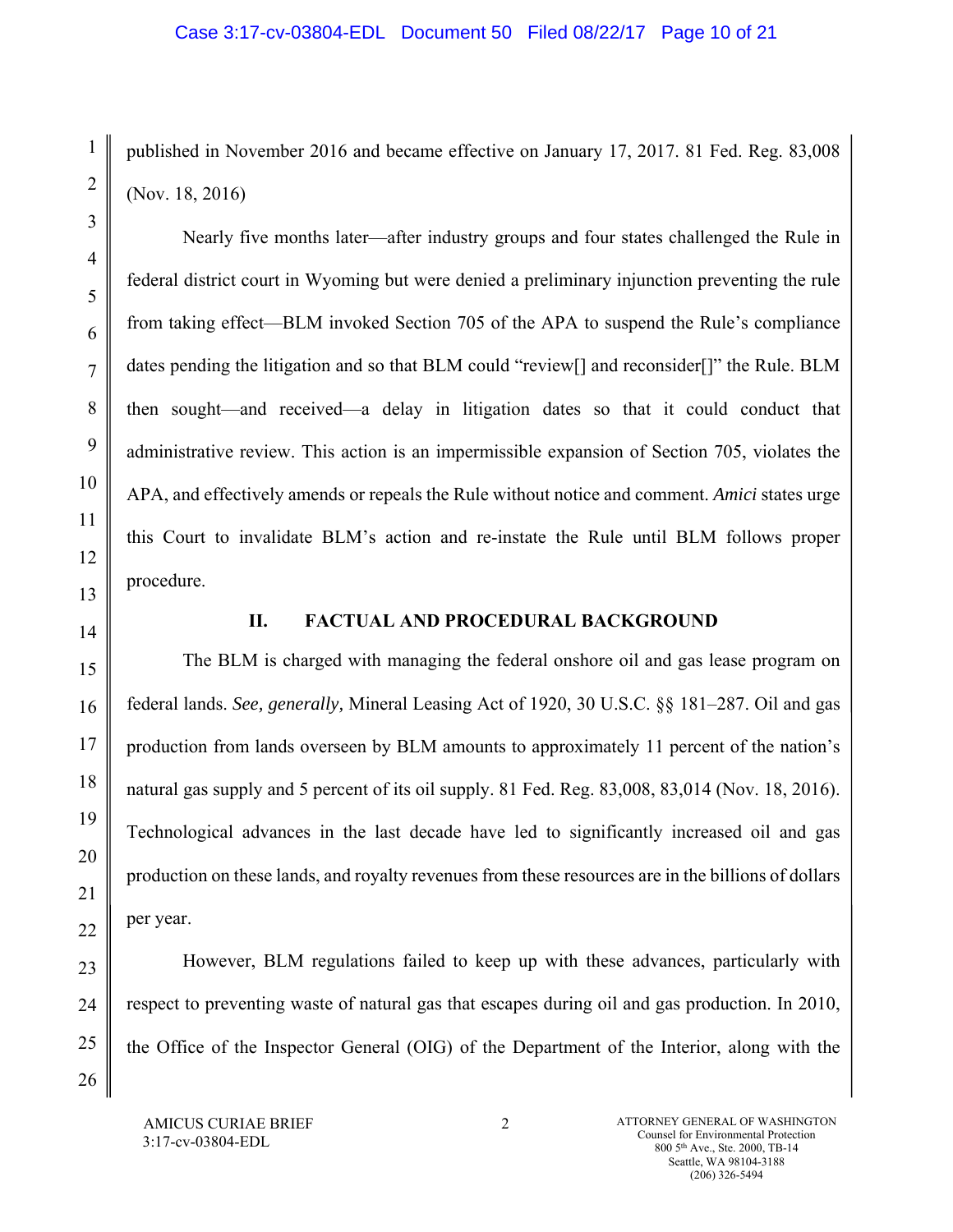#### Case 3:17-cv-03804-EDL Document 50 Filed 08/22/17 Page 11 of 21

Government Accountability Office (GAO), conducted reviews raising concerns that BLM's existing requirements allowed excessive flaring (burning) and direct venting of gas into the atmosphere. 81 Fed. Reg. 83,008, 83,010 (Nov. 18, 2016). The GAO noted that "around 40 percent of natural gas estimated to be vented and flared on onshore Federal leases could be economically captured with currently available control technologies." *Id*. at 83,010. The failure to capture that gas deprived taxpayers of royalty revenues. *Id*. at 83,009. In addition, "vented or leaked gas contributes to climate change, because the primary constituent of natural gas is methane, an especially powerful greenhouse gas." *Id*. The OIG and GAO recommended that BLM "update its regulations to require operators to augment their waste prevention efforts, afford the BLM greater flexibility in rate setting, and clarify BLM policies regarding royaltyfree, on-site use of oil and gas." *Id*. at 83,010.

Starting in 2014, BLM conducted a process to engage stakeholders and solicit input regarding the development of regulations to address the findings and recommendations in the OIG and GAO reviews. *Id*. After multiple public meetings and extensive outreach to impacted entities, trade associations, and state and tribal governments, BLM issued a proposed rule on January 21, 2016. Following months of public comments, BLM issued its final rule on November 18, 2016. Among other things, the Rule reduces the waste of natural gas by prohibiting venting except under specified conditions. *Id.* at 83,011. The Rule requires updates to existing equipment to reduce flaring, ratcheting down the amount of allowed waste escape over time, requires operators to produce waste minimization plans, and requires semi-annual inspections for leak detection. *Id.* The Rule also modifies the definition of "unavoidable losses" in a manner that increases the amount of escaped gas deemed subject to royalties. The Rule is

AMICUS CURIAE BRIEF 3:17-cv-03804-EDL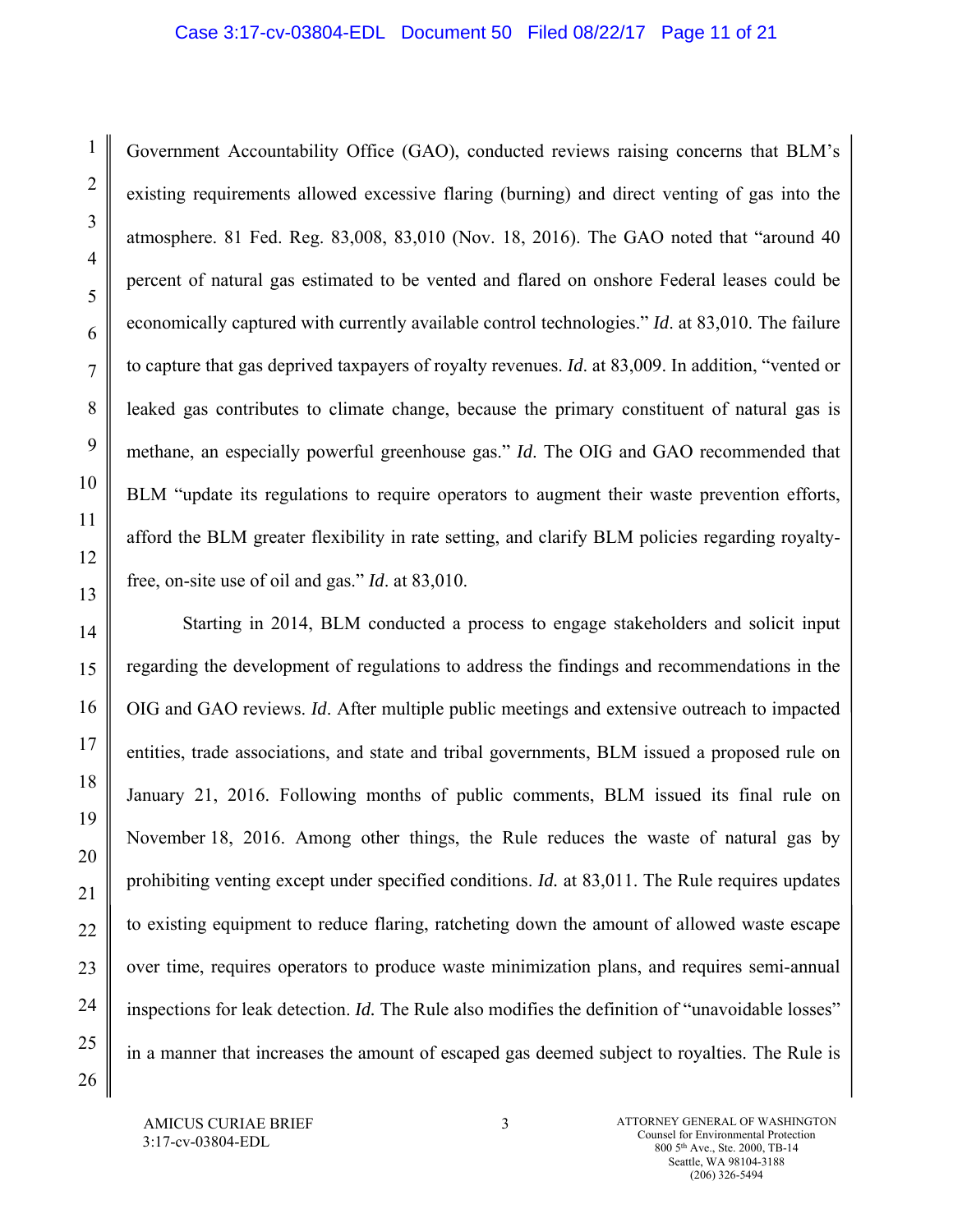estimated to produce additional royalties of approximately \$14 million, avoid up to 180,000 tons of methane emissions per year, and reduce emissions of volatile organic compounds by approximately 250,000 tons per year. *Id.* at 83,014.

Shortly after the final Rule was issued, two industry groups and a group of states (Wyoming, Montana, North Dakota, and Texas) challenged the Rule in the District of Wyoming. The Petitioners immediately moved for a preliminary injunction to prevent the Rule from taking effect. On January 16, 2017, the district court denied the motion for preliminary injunction finding that petitioners failed to show a likelihood of success on the merits or irreparable harm in the absence of an injunction. *Wyoming v. Dep't of the Interior* 2017 WL 161428 (D. Wyo. Jan. 16, 2017) (slip op). The Rule took effect the following day, January 17, 2017.

Almost five months later, on June 15, 2017, BLM published a "Postponement Notice" related to the Rule. 82 Fed. Reg. 27,430 (June 15, 2017) (Waste Prevention, Production Subject to Royalties, and Resource Conservation; Postponement of Certain Compliance Dates). Despite the fact that the Wyoming district court had already determined that the challenge to the Rule was not likely to succeed on the merits and thus declined to suspend the Rule's January 17, 2017, effective date, BLM postponed the January 17, 2018, compliance date for several requirements of the Rule, including reductions in how much gas may be allowed to escape and updates to equipment, BLM postponed those dates under APA Section 705, which only permits an agency to "postpone the *effective date* of action taken by it, pending judicial review." 5 U.S.C. § 705 (emphasis added). BLM stated that it was doing so because of "the existence and potential consequences of the pending litigation." 82 Fed. Reg. at 27,430. BLM also stated that the postponement was necessary so that the agency could "review[] and reconsider[] the Rule." *Id*.

1

2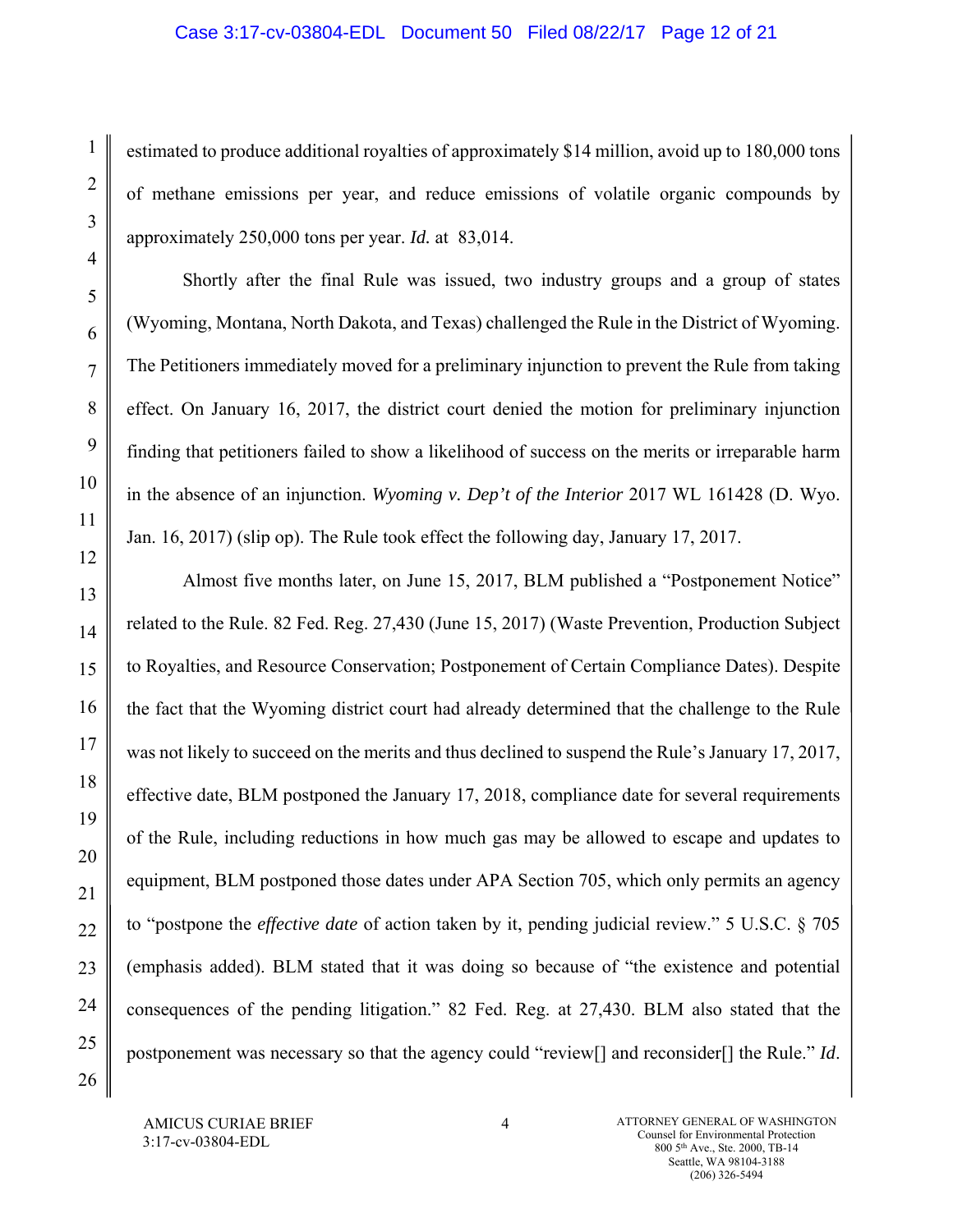at 27,431. BLM subsequently sought (and received) a 90-day extension of briefing deadlines in the underlying Rule challenge so that it could pursue "future administrative review." BLM has also stated that it ultimately plans to eliminate or extend the Rule's compliance dates, at some unnamed point in the future, through notice-and-comment rulemaking. 82 Fed. Reg. 27,430, 27,431 (June 15, 2017) .

On July 5, 2017, the States of California and New Mexico filed the current lawsuit, challenging BLM's suspension of the Rule.

## **III. ISSUE ADDRESSED**

Whether BLM violated the APA when it suspended the compliance dates of a rule that was already in effect and effectively amended or repealed the rule without notice and comment rulemaking.

## **IV. ARGUMENT**

## **A. BLM's Suspension of the Waste Prevention Rule's Compliance Dates Violates the APA**

The plain language of Section 705 is clear: Section 705 is narrowly crafted only to permit an agency to "postpone the effective date" of a rule pending judicial review. 5 U.S.C. § 705. It does not allow the retroactive suspension of a rule, or any part thereof, that has already gone into effect.

Attempting to get around this limitation, BLM couches its suspension as a postponement of the Rule's future "compliance dates," claiming that such dates are encompassed within the meaning of "effective date" as used in Section 705. But, future compliance dates in a regulation are not the regulation's effective date, and BLM's strained construction of Section 705 would constitute a significant expansion of its plain language. The operative language of Section 705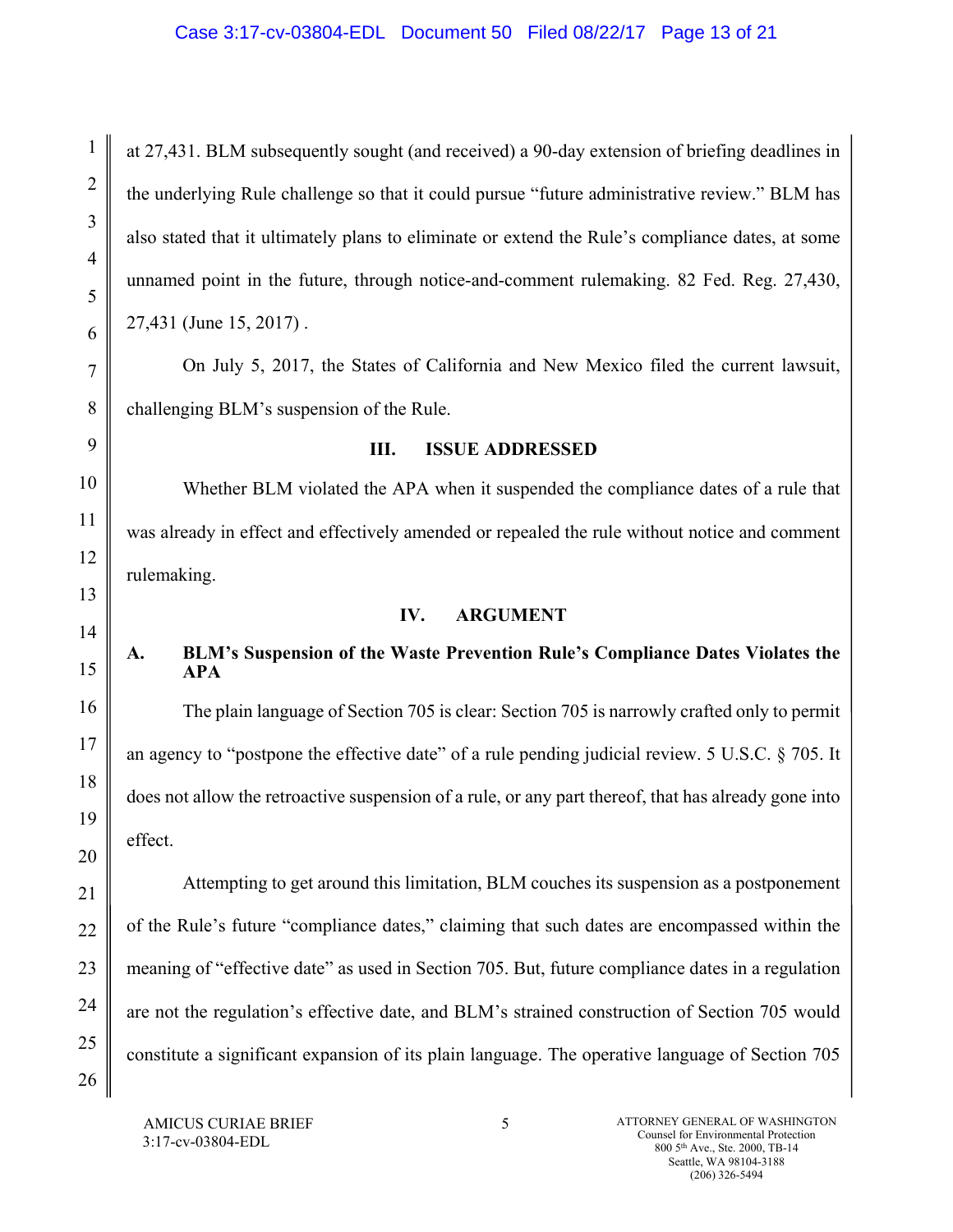## Case 3:17-cv-03804-EDL Document 50 Filed 08/22/17 Page 14 of 21

is "postpone the effective date … pending judicial review." While the APA makes no mention of "compliance dates," an "effective date" is a specific term of art within the APA. For example, substantive rules must be published at least 30 days before their effective dates, and future compliance dates are often timed in reference to a rule's effective date. *See* 5 U.S.C. § 553(d). While a rule may have many components, including multiple future deadlines for compliance, rules only have *one* "effective date." *See Silverman v. Eastrich Multiple Inv'r Fund, L.P.*, 51 F.3d 28, 31 (3rd Cir. 1995) (warning that a regulation's "compliance date should not be misconstrued as the effective date.").

BLM's reliance on Section 705 to suspend the Rule's compliance dates also violate the APA's notice and comment requirements because such suspensions are deemed an amendment or repeal that is invalid without following notice and comment requirements. Section 553 of the APA requires an agency to provide notice and an opportunity to comment in a "rule making." Section 551(5) defines a rule making to include "amending" and "repealing" a regulation. Because suspending—and effectively modifying—a regulation's compliance dates constitutes amending or repealing the regulation, it requires notice and comment. *See Clean Air Council v. Pruitt*, 862 F.3d 1, 6 (2017) (finding jurisdiction to review a suspension of compliance deadlines for requirements for methane leaks in oil and gas production because the suspension is "tantamount to amending or revoking" the regulation); *Environmental Defense Fund, Inc. v. Gorsuch*, 713 F.2d 802 (1983) (*EDF*); *Natural Resources Defense Council v. EPA*, 683 F.2d 752, 761–62 (D.C. Cir. 1982) (*NRDC*); *see also Motor Vehicle Mfrs. Ass'n v. State Farm Mut. Auto. Ins. Co.*, 463 U.S. 29 (1983) (rescissions or modifications of substantive rules require a new rulemaking proceeding).

AMICUS CURIAE BRIEF 3:17-cv-03804-EDL

1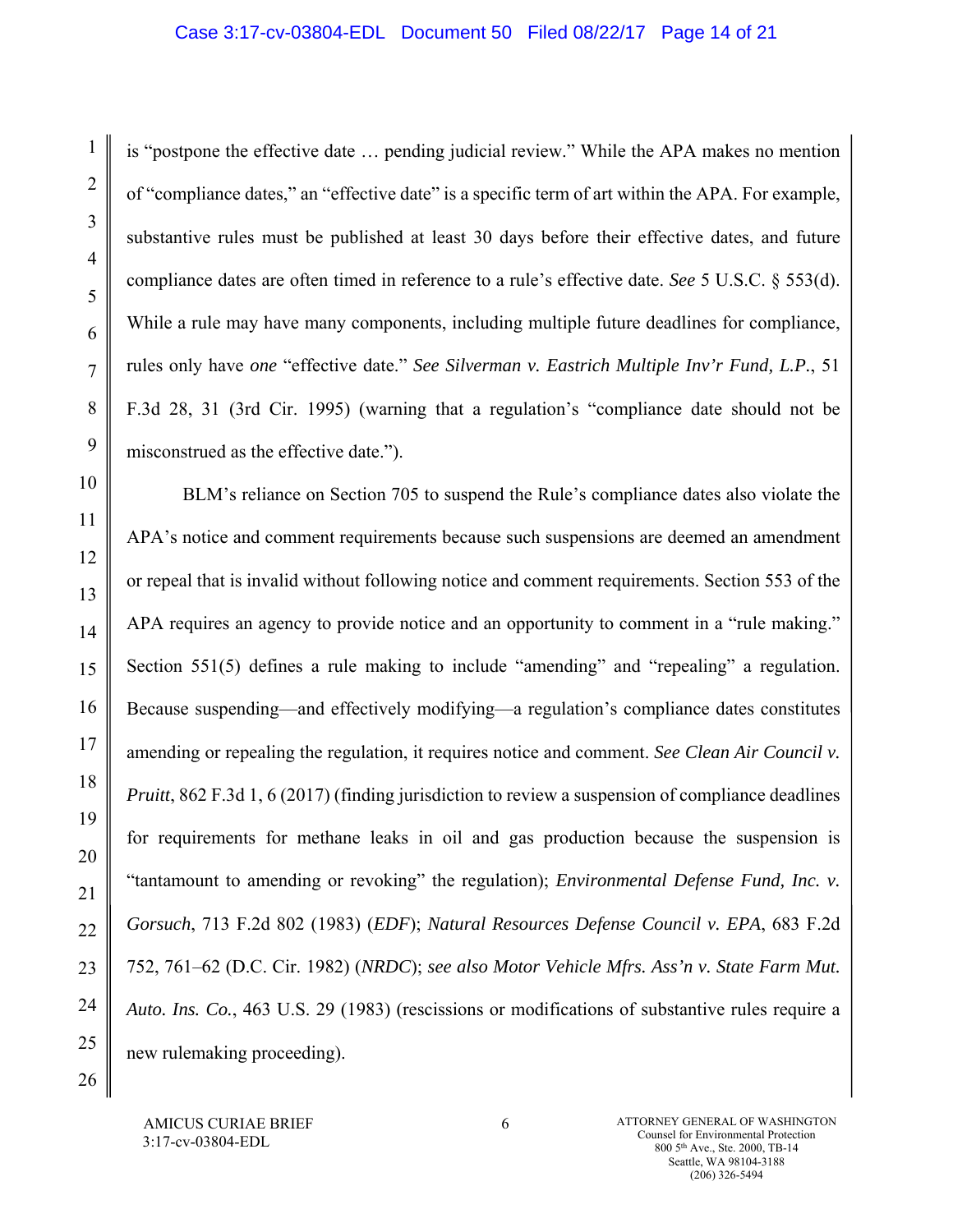## Case 3:17-cv-03804-EDL Document 50 Filed 08/22/17 Page 15 of 21

For example, in *NRDC*, the Court of Appeals ruled that the indefinite postponement of the effective date of a regulation regarding sewage treatment plants pending reconsideration of the regulation effectively repealed the regulation and thus constituted a rulemaking for which notice and comment was required. 683 F.2d at 761–62. In *EDF*, EPA announced that it would conduct a notice and comment rulemaking regarding suspension of the effective dates of the performance standards for two categories of hazardous waste facilities but that it would suspend the submission of permit applications for those facilities pending the rulemaking. 713 F.2d at 808. The court ruled that EPA's the suspension of permit applications "constitute[d] rulemaking subject to notice and comment requirements of 5 U.S.C. § 553." *Id.* at 816.

Indeed, BLM itself conceded that it was required to conduct a rulemaking regarding the suspension of the Rule's compliance dates when it announced its intent to "conduct notice-andcomment rulemaking" regarding the extension or elimination of those dates. *See* 82 Fed. Reg. 27,430, 27,431. BLM is half right—it can extend or eliminate the Rule's compliance dates but only *after* developing an adequate record to do so and following notice and comment requirements. It cannot, however, perform ad-hoc amendment to the dates by suspending them in the interim.

BLM's action violates the APA and should be invalidated.

**B. BLM's Actions Undermine the APA's Goal of Creating Stability and Predictability With Regard to Federal Regulatory Efforts With Potential for Impacts Well Beyond the Current Dispute** 

As noted above, States have a fundamental interest in ensuring the proper execution of federal law by federal agencies, both as impacted parties and pursuant to their duties to protect the legal rights of their citizens. When it comes to regulatory actions, both States and the citizens and businesses within their borders frequently undertake substantial efforts to prepare for, and

AMICUS CURIAE BRIEF 3:17-cv-03804-EDL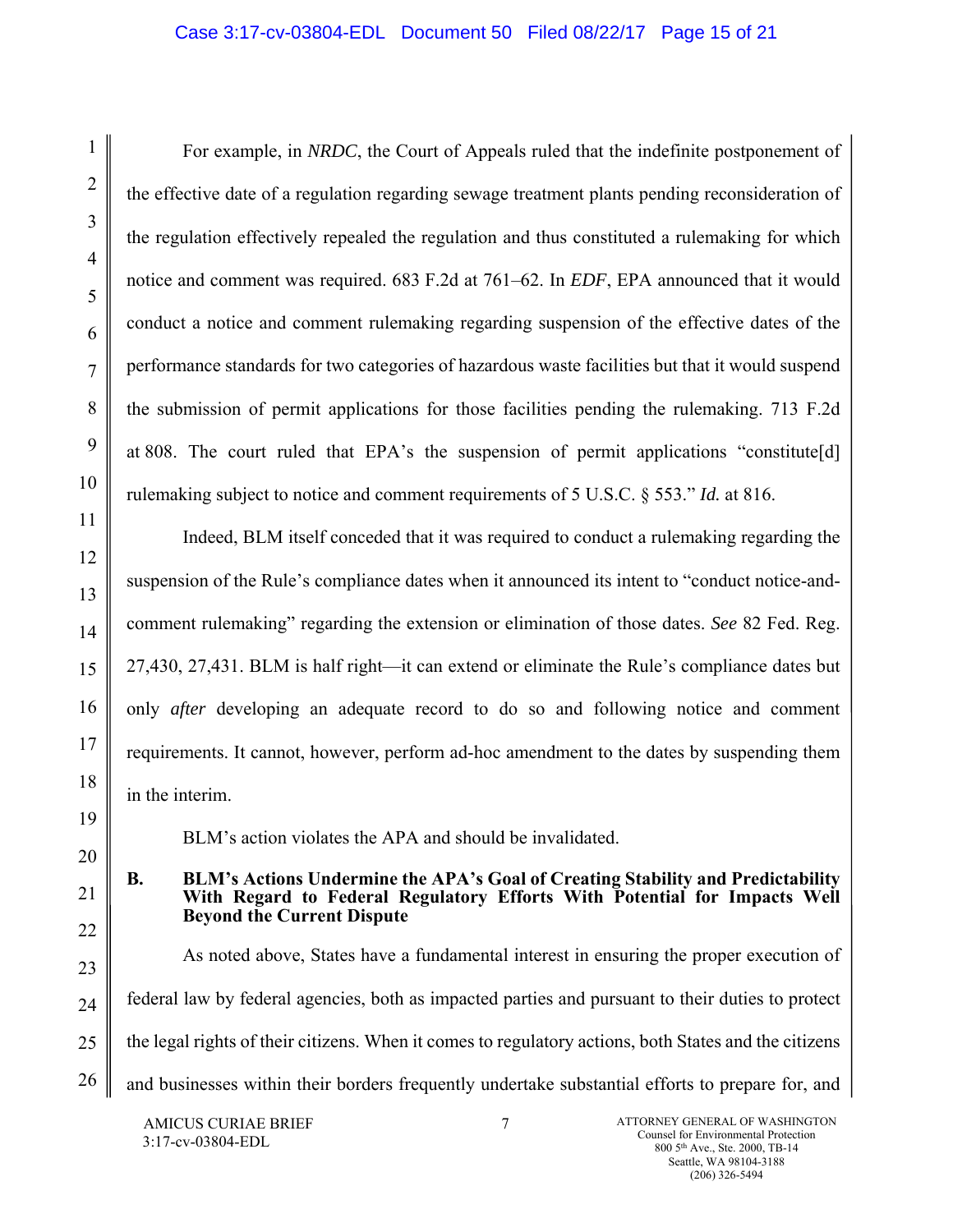## Case 3:17-cv-03804-EDL Document 50 Filed 08/22/17 Page 16 of 21

comply with, regulatory actions. And, in many instances—including here—States and their citizens are the direct beneficiaries of federal regulatory efforts.<sup>1</sup>

These significant interests are backstopped by two bedrock principles of the APA: (1) advance notice of potential agency action and (2) an opportunity to meaningfully comment on proposed actions before they are final. *See* 5 U.S.C. § 553. These requirements ensure that interested parties are involved early in the rulemaking process and provide a mechanism to substantively engage with the regulating agency on proposed rules. *See, e.g., N.L.R.B. v. Wyman-Gordon Co.*, 394 U.S. 759, 764 (1969) (APA "designed to assure fairness and mature consideration" when adopting regulations); *Brown Express, Inc. v. U.S.*, 607 F.2d 695, 701 (5th Cir. 1979) (APA ensures that the broadest base of information is provided to agencies by those most impacted and, thus, perhaps best informed); *Nat'l Retired Teachers Ass'n v. U.S. Postal Service*, 430 F. Supp. 141, 147 (D.D.C. 1977) (APA's rulemaking provisions were enacted for the central purpose of allowing public participation in the promulgation of rules that have a substantial impact on those regulated).

The consequences of failing to follow these procedures are clear. Shifting policies and regulatory instability "imperils" regulated entities and "muddles the regulatory landscape." *Fed. Commc'ns Comm'n v. Fox Television Stations, Inc.*, 556 U.S. 502, 541 (2009) (Stevens, J., dissenting) (discussing undisputed APA policy rather than matters specific to the majority decision). As a result, both the APA and the rule of law "favor stability over administrative whim." *Id at 542*.

 $\frac{1}{1}$  $<sup>1</sup>$  In this case, Plaintiff States impacted by the Rule stand to lose significant revenues</sup> from BLM's suspension. *See* Complaint ¶ 14 (ECF No. 1).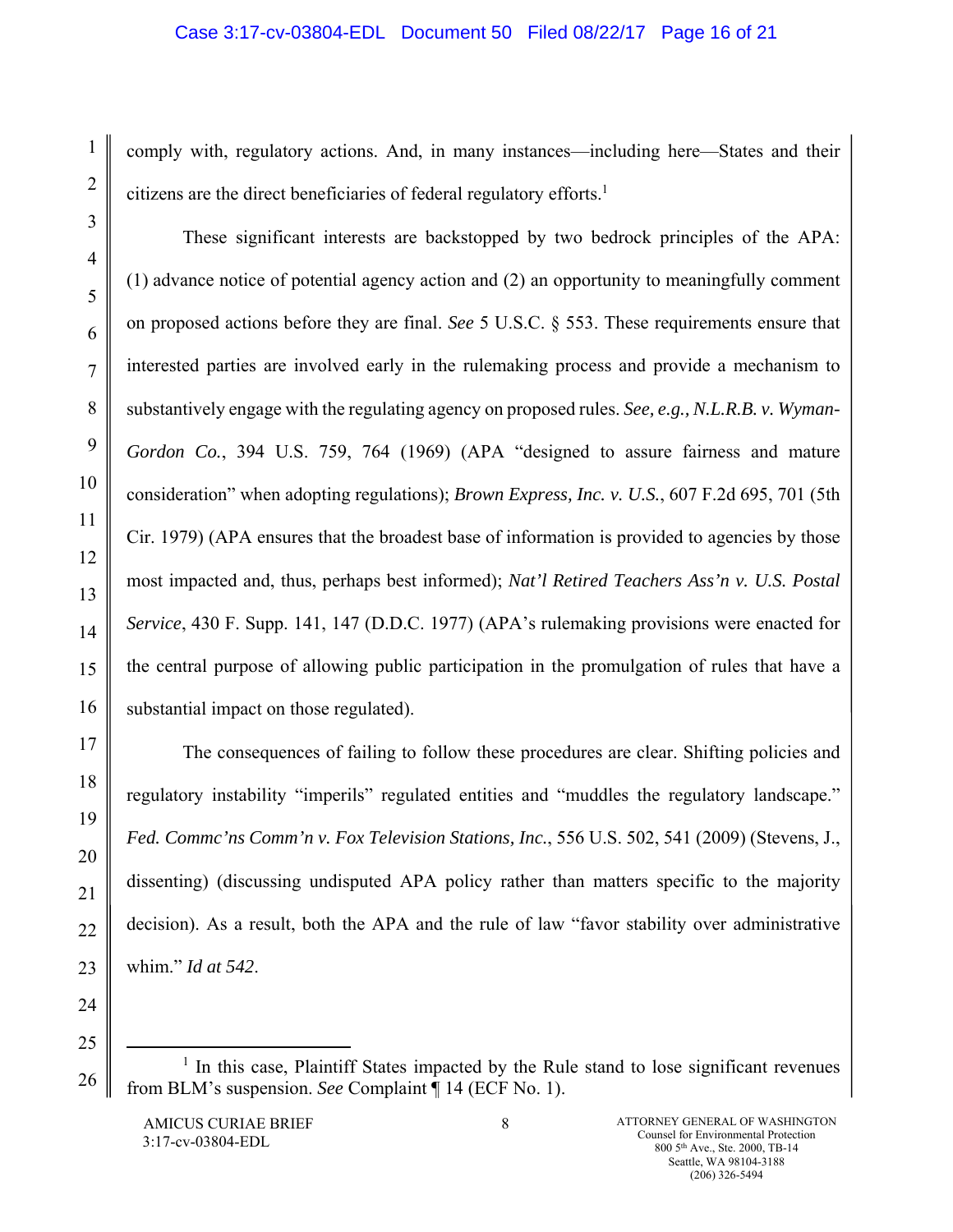## Case 3:17-cv-03804-EDL Document 50 Filed 08/22/17 Page 17 of 21

Allowing BLM to effectively repeal large portions of a rule without notice and comment rulemaking flips this paradigm on its head and encourages policy whiplashes to the detriment of stability and predictability. This is the opposite of what the APA requires. Under the APA, agencies must engage in notice and comment rulemaking when adopting, modifying, or repealing any substantive rules.2 *See* 5 U.S.C. §§ 551(5), 553. As with adoption, repeal or modification of a rule must be supported by a "reasoned analysis for the change." *State Farm*, 463 U.S. at 42. Once an agency finalizes a rule, it "embodies the agency's informed judgment" that the rule discharges its duty to "carry out the policies committed to it by Congress." *Id* at 41–42. As a result, adopted rules create "a presumption that those policies will be carried out best if the [existing] rule is adhered to" and a "presumption . . . . *against* changes in current policy that are not justified by the rulemaking record." *Id*. at 42 (emphasis original); *see also AFGE, Local 3090 v. FLRA*, 777 F.2d 751, 759 (D.C. Cir. 1985) ("an agency seeking to repeal or modify a legislative rule promulgated by means of notice and comment rulemaking is obligated to undertake similar procedures to accomplish such modification or repeal and to provide a reasoned explanation for the change addressing with some precision any concerns voiced in the comments received" (citation omitted)). Ad-hoc modifications or rescissions of existing rules with no record to justify and without following the APA's mandated procedures for doing so destroys these presumptions and violates both the letter and the spirit of the APA.

As noted above, *amici* states have already submitted an *amicus* brief to this Court in a lawsuit

AMICUS CURIAE BRIEF 3:17-cv-03804-EDL

The impacts of allowing actions like BLM's are not limited to the Waste Prevention Rule.

 $\frac{1}{2}$  $^2$  An agency also may not "simply disregard rules that are still on the books." *F.C.C. v. Fox Television Stations, Inc.*, 556 U.S. 502, 515 (2009).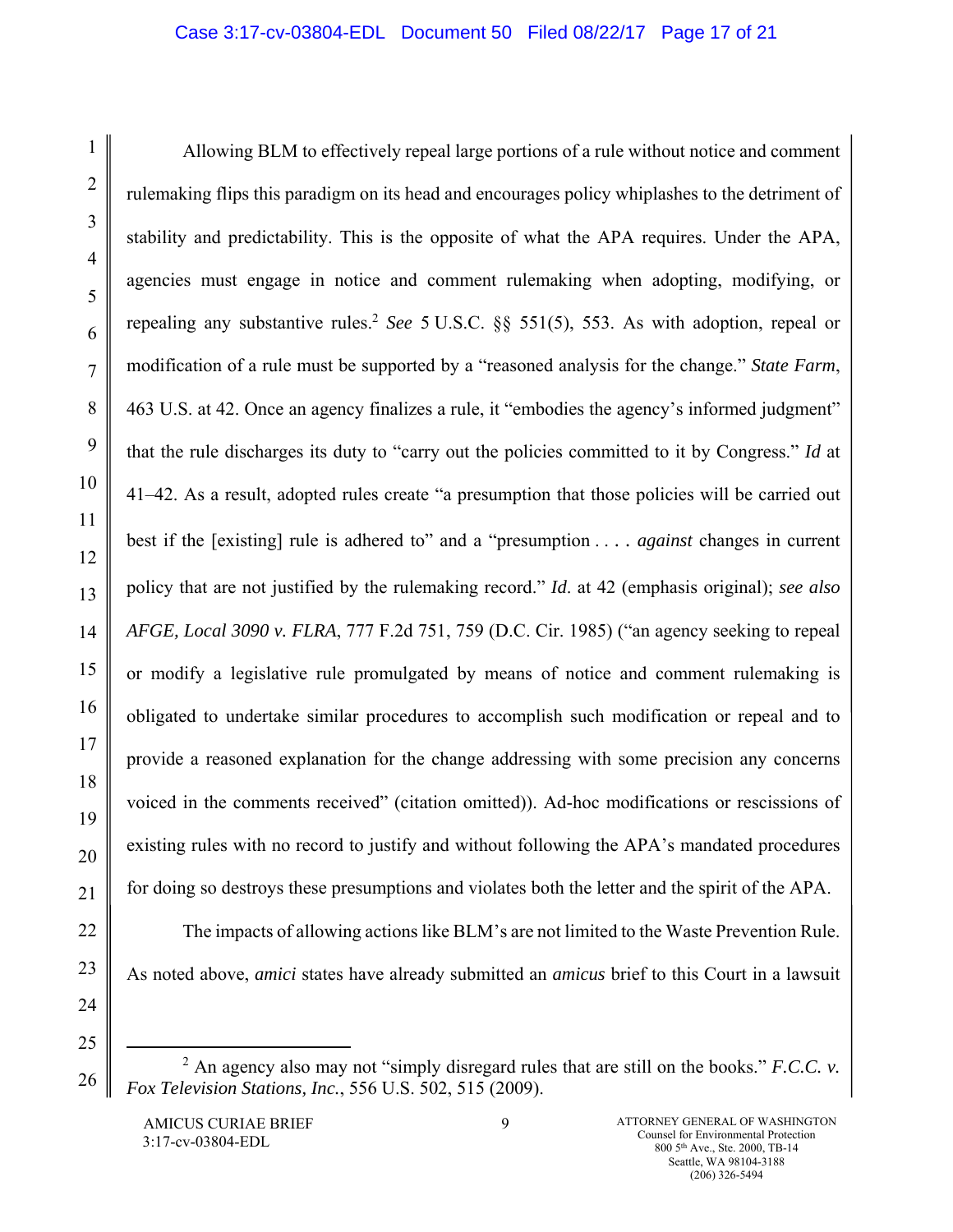over similar use of Section 705 by DOI's Office of Natural Resource Revenue. Notice of Motion and Motion of the States of Washington, Oregon, Maryland, and New York to File an Amicus Curiae Brief in Support of Plaintiffs, *California v. Zinke*, No. 3:17-cv-02376-EDL, ECF No. 20 (N. D. Cal. June 14, 2017). And, as *amici* set out in that brief, similar expansive readings of Section 705 and disregard for other APA requirements are occurring across multiple federal agencies. Last month, the D.C. Circuit Court of Appeals invalidated an attempt by the Environmental Protection Agency (EPA) to illegally suspend compliance dates contained in the "methane rule" (establishing new source performance standards for fugitive emissions of methane and other pollutants). *Clean Air Council v. Pruitt*, 862 F.3d 1, 5 (D.C. Cir. 2017). In doing so, the Court reiterated what should be axiomatic to any administrative agency: "an agency issuing a legislative rule is itself bound by the rule until that rule is amended or revoked and may not alter such a rule without notice and comment." *Id*. at 9 (internal quotations and citation omitted). Because EPA's suspension was tantamount to amending the rule, and because neither the APA nor the Clean Air Act granted authority for the suspension, the Court found that EPA's action was arbitrary, capricious, and in excess of its statutory authority. *Id*. at 14.

As noted in *amici*'s prior brief to this Court, EPA has also invoked Section 705 to stay an EPA regulation regarding new water effluent limits for steam power plants. This action suspended and indefinitely postponed remaining compliance deadlines for covered power plants, effectively grinding the rule to a halt. 82 Fed. Reg. 19,005 (April 25, 2017). EPA then sought an immediate stay of the underlying judicial challenge to the rule and has since asked the Fifth Circuit to hold judicial review in abeyance pending completion of "further rulemaking." *See*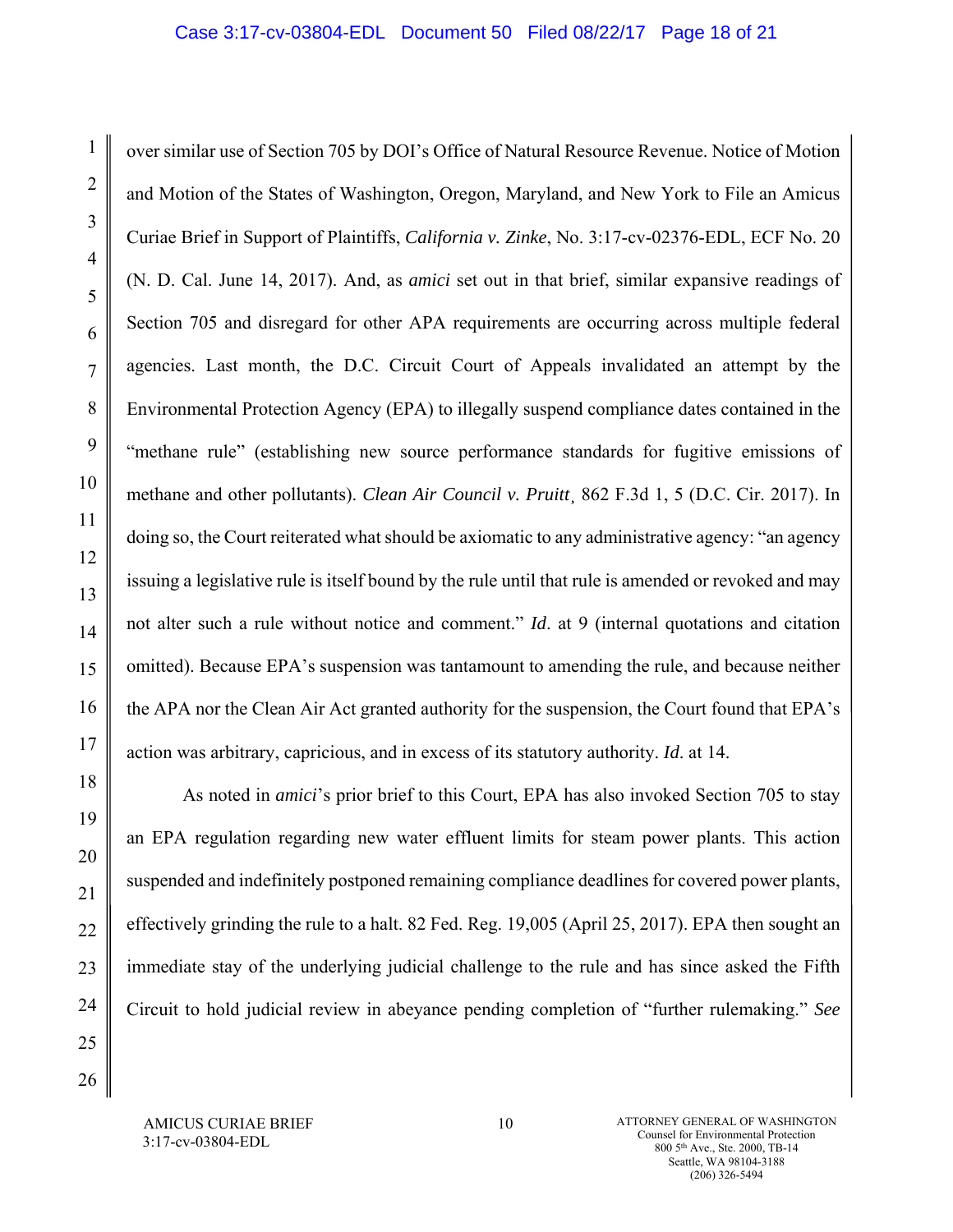### Case 3:17-cv-03804-EDL Document 50 Filed 08/22/17 Page 19 of 21

*Southwestern Electric Power Co., v. EPA*, No. 15-60821 (Document No. 00514115266) (August 14, 2017) *available at* https://www.eenews.net/assets/2017/08/15/document\_gw\_06.pdf.

The universe of other rules with future compliance dates that are potentially subject to similar action is significant and spans a broad spectrum of federal regulatory programs. A small fraction of such rules include: 81 Fed. Reg. 90,416 (December 14, 2016) (2017 effective date with 2019 full compliance date for minimum sound requirements for electric vehicles); 81 Fed. Reg. 67,438 (September 30, 2016) (2016 effective date with 2018 compliance date associated with state standards required for Child Care and Development Fund block grants); 81 Fed. Reg. 33,742 (May 27, 2016) (2016 effective date with 2018 and 2019 compliance dates for food and dietary supplement labeling requirements); 81 Fed. Reg. 20,092 (April 6, 2016) (2016 effective date with 2018 compliance date for sanitary transportation of food for human and animal consumption).

These actions subvert the rule of law and the very policies the APA was enacted to foster. This Court should invalidate BLM's actions.

## **V. CONCLUSION**

BLM's suspension of the Waste Prevention Rule's compliance dates contravenes the plain language of Section 705 of the APA and should be invalidated. That action has the potential for far-reaching consequences that impact the very stability and predictability the APA seeks to

AMICUS CURIAE BRIEF 3:17-cv-03804-EDL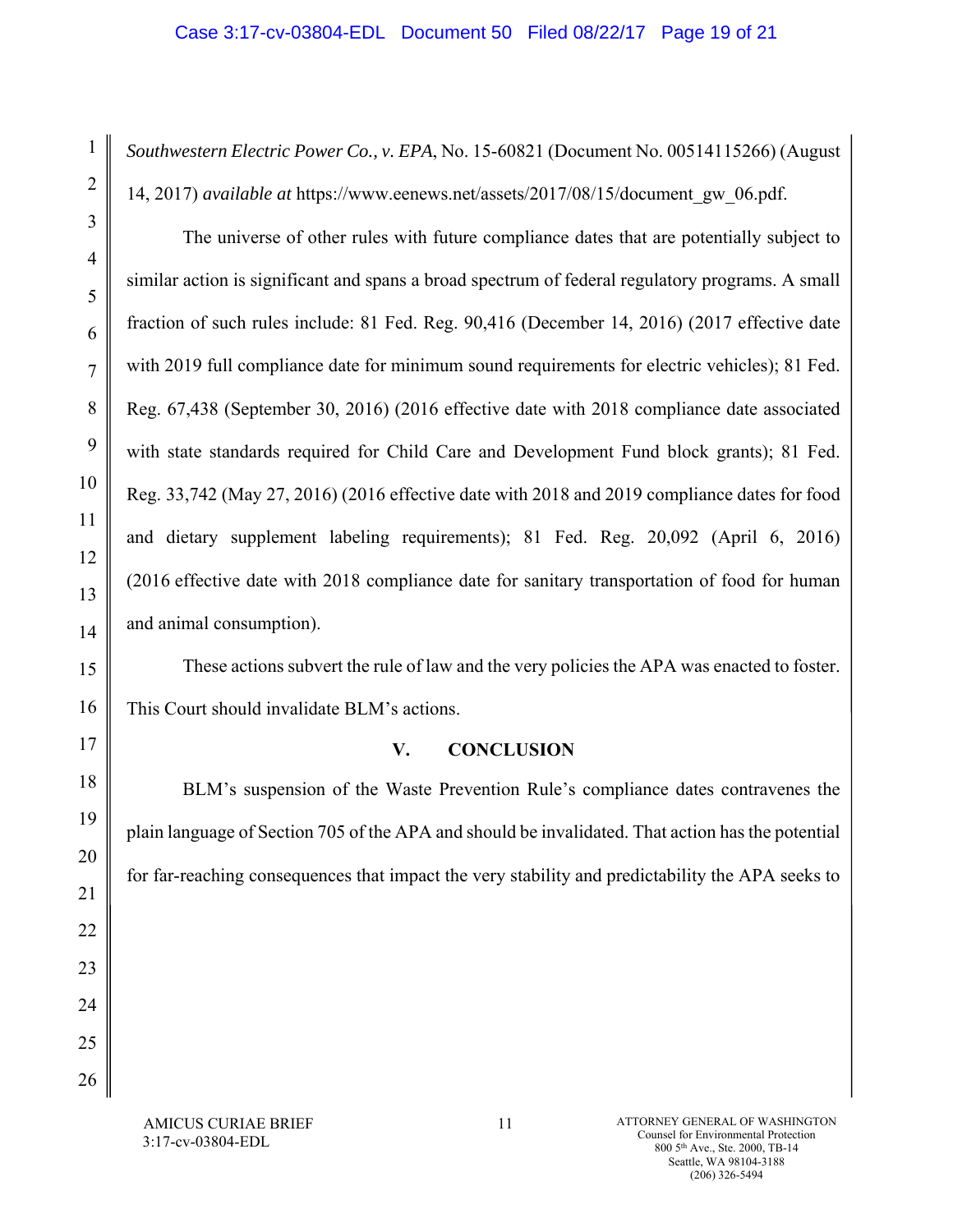| 1              | foster in regulatory systems. This Court should reverse this expansive and illegal interpretation |
|----------------|---------------------------------------------------------------------------------------------------|
| $\overline{2}$ | of APA authority by granting Plaintiffs' Motion for Summary Judgment.                             |
| 3              |                                                                                                   |
| 4              | RESPECTFULLY SUBMITTED this 22nd day of August 2017.                                              |
| 5              | <b>ROBERT W. FERGUSON</b><br><b>Attorney General</b>                                              |
| 6              | s/ Kelly T. Wood                                                                                  |
| 7              | KELLY T. WOOD, WSBA #40067<br>WILLIAM R. SHERMAN, WSBA #29365                                     |
| 8              | STACEY BERNSTEIN, WSBA #40143<br><b>Assistant Attorneys General</b>                               |
| 9              | <b>Counsel for Environmental Protection Unit</b><br>Attorneys for Amicus Curiae                   |
| 10             | State of Washington                                                                               |
| 11             | <b>ADDITIONAL COUNSEL:</b>                                                                        |
| 12             | FOR THE STATE OF MARYLAND                                                                         |
| 13             | <b>BRIAN E. FROSH</b>                                                                             |
| 14             | Attorney General of the State of Maryland<br>Steven M. Sullivan                                   |
| 15             | <b>Solicitor General</b><br>Office of the Attorney General                                        |
| 16             | 200 Saint Paul Place, 20 <sup>th</sup> Floor<br>Baltimore, Maryland 21202                         |
| 17             | Tel: (410) 576-6427<br>Email: ssullivan@oag.state.md.us                                           |
| 18             |                                                                                                   |
| 19             | FOR THE STATE OF NEW YORK                                                                         |
| 20             | <b>ERIC T. SCHNEIDERMAN</b>                                                                       |
| 21             | Attorney General of the State of New York<br>Attorney for Amicus Curiae State of New York         |
| 22             | MONICA WAGNER<br>Deputy Bureau Chief                                                              |
| 23             | LEMUEL M. SROLOVIC<br><b>Bureau Chief</b>                                                         |
| 24             | <b>Environmental Protection Bureau</b><br>Office of the Attorney General of the State of New York |
| 25             | 120 Broadway<br>New York, NY 10271                                                                |
| 26             |                                                                                                   |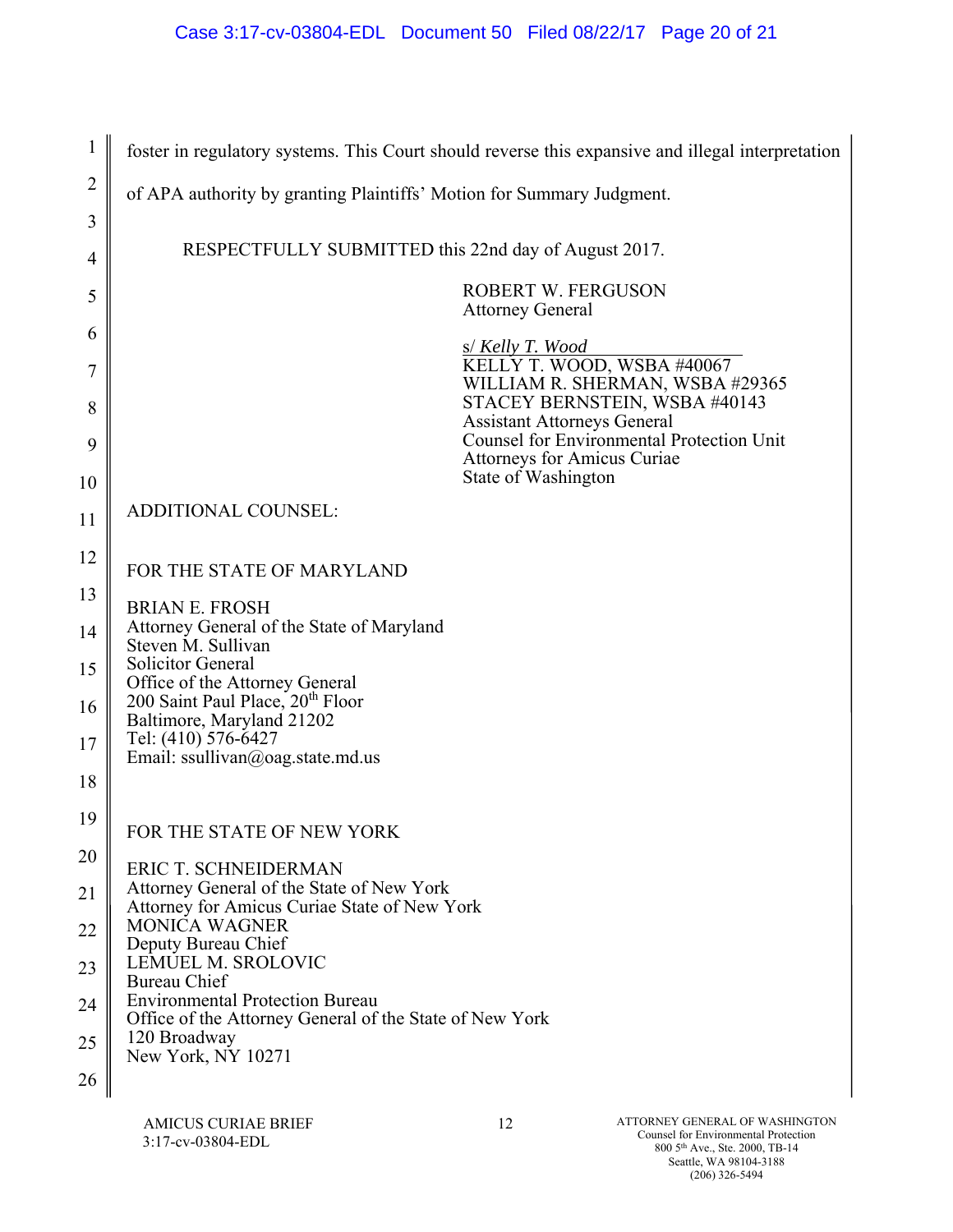| $\mathbf{1}$   | FOR THE STATE OF OREGON                              |
|----------------|------------------------------------------------------|
| $\overline{2}$ | ELLEN F. ROSENBLUM                                   |
| $\mathfrak{Z}$ | ATTORNEY GENERAL<br>Paul Garrahan                    |
| $\overline{4}$ | Attorney-in-Charge<br>Natural Resources Section      |
| 5              | Oregon Department of Justice<br>1162 Court Street NE |
| 6              | Salem, OR 97301-4096<br>Tel: (503) 947-4593          |
| $\overline{7}$ |                                                      |
| 8              |                                                      |
| 9              |                                                      |
| 10             |                                                      |
| 11             |                                                      |
| 12             |                                                      |
| 13             |                                                      |
| 14             |                                                      |
| 15             |                                                      |
| 16             |                                                      |
| 17             |                                                      |
| 18             |                                                      |
| 19             |                                                      |
| 20             |                                                      |
| 21             |                                                      |
| 22             |                                                      |
| 23             |                                                      |
| 24             |                                                      |
| 25             |                                                      |
| 26             |                                                      |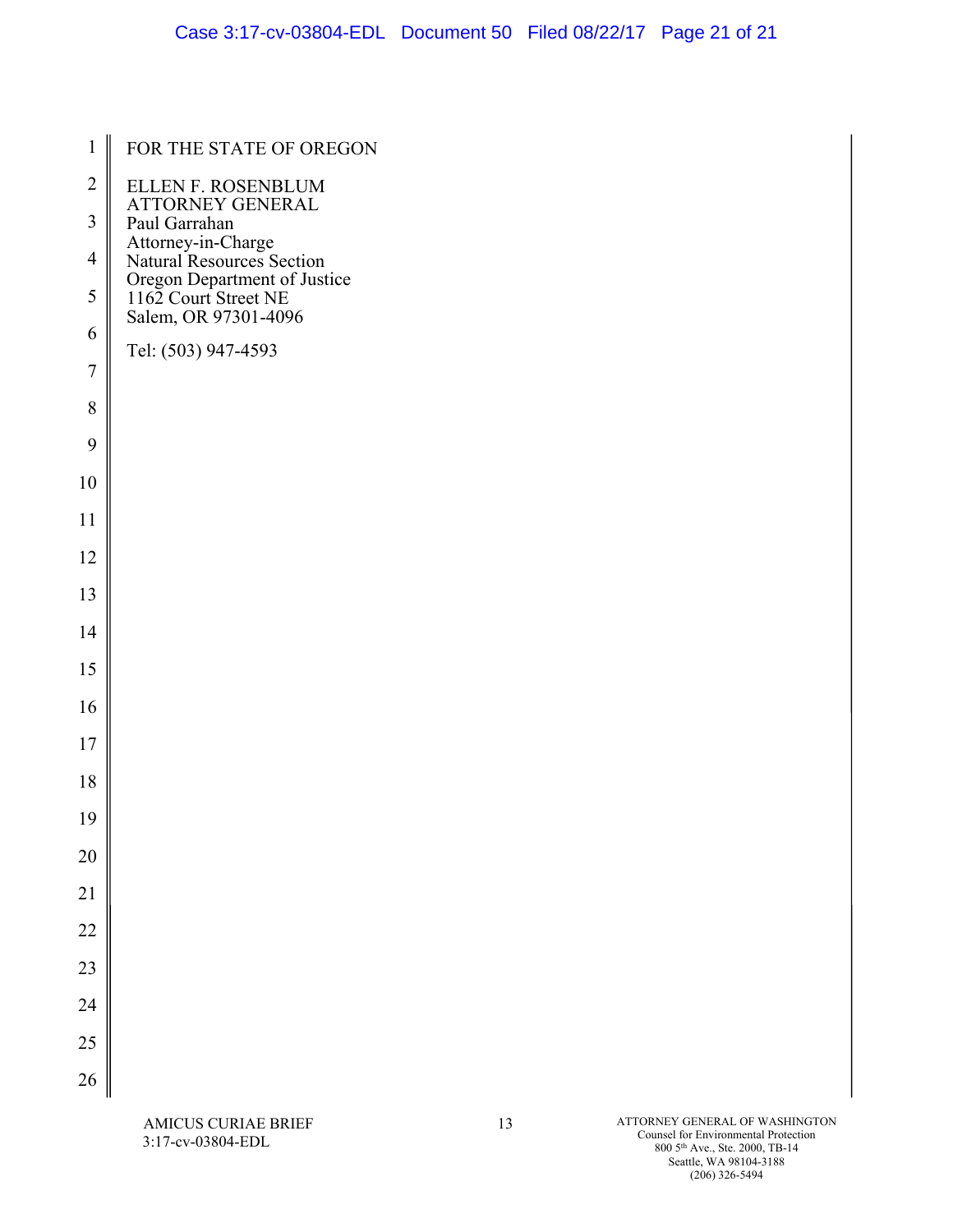| 1<br>2<br>3<br>4<br>5<br>6 | <b>ROBERT W. FERGUSON</b><br><b>Attorney General of Washington</b><br>KELLY T. WOOD, WSBA #40067<br>WILLIAM R. SHERMAN, WSBA #29365<br>STACEY S. BERNSTEIN, WSBA #40143<br><b>Assistant Attorneys General</b><br>800 Fifth Avenue, Suite 2000<br>Seattle, WA 98104<br>Telephone: (206) 326-5494<br>Fax: $(206)$ 587-5088 |                                                                                             |
|----------------------------|--------------------------------------------------------------------------------------------------------------------------------------------------------------------------------------------------------------------------------------------------------------------------------------------------------------------------|---------------------------------------------------------------------------------------------|
| 7                          |                                                                                                                                                                                                                                                                                                                          | UNITED STATES DISTRICT COURT                                                                |
| 8                          |                                                                                                                                                                                                                                                                                                                          | <b>NORTHERN DISTRICT OF CALIFORNIA</b>                                                      |
| 9                          | STATE OF CALIFORNIA, by and through<br>XAVIER BECERRA, ATTORNEY                                                                                                                                                                                                                                                          | Case No. 3:17-cv-03804-EDL                                                                  |
| 10                         | GENERAL; and STATE OF NEW MEXICO,<br>by and through HECTOR BALDERAS,                                                                                                                                                                                                                                                     | Consolidated with:                                                                          |
| 11                         | ATTORNEY GENERAL,<br>Plaintiff,                                                                                                                                                                                                                                                                                          | Case No. 3:17-cv-03885-EDL                                                                  |
| 12                         | V.                                                                                                                                                                                                                                                                                                                       | [PROPOSED] ORDER                                                                            |
| 13                         | UNITED STATES BUREAU OF LAND<br>MANAGEMENT; KATHARINE S.                                                                                                                                                                                                                                                                 | Judge: Hon. Elizabeth D. Laporte                                                            |
| 14                         | <b>MACGREGOR, Acting Assistant Secretary</b>                                                                                                                                                                                                                                                                             |                                                                                             |
| 15                         | for Land and Minerals Management, United<br>States Department of the Interior; and RYAN                                                                                                                                                                                                                                  |                                                                                             |
| 16                         | ZINKE, Secretary of the Interior,<br>Defendants.                                                                                                                                                                                                                                                                         |                                                                                             |
| 17                         |                                                                                                                                                                                                                                                                                                                          | This matter having come before the Court by motion of proposed <i>amici curiae</i> State of |
| 18                         | Washington, State of Oregon, State of Maryland, and State of New York, seeking leave to file                                                                                                                                                                                                                             |                                                                                             |
| 19                         | an brief <i>amicus curiae</i> in the above-captioned matter, and the Court having reviewed the file                                                                                                                                                                                                                      |                                                                                             |
| 20                         | and pleadings herein, and being otherwise fully advised in the matter, hereby finds good cause                                                                                                                                                                                                                           |                                                                                             |
| 21                         | to allow <i>amici</i> participation.                                                                                                                                                                                                                                                                                     |                                                                                             |
| 22                         | IT IS HEREBY ORDERED:                                                                                                                                                                                                                                                                                                    |                                                                                             |
| 23                         |                                                                                                                                                                                                                                                                                                                          | The Motion to File an Amicus Curiae Brief In Support of Plaintiffs is GRANTED.              |
| 24                         | , 2017.                                                                                                                                                                                                                                                                                                                  |                                                                                             |
| 25                         |                                                                                                                                                                                                                                                                                                                          |                                                                                             |
| 26                         |                                                                                                                                                                                                                                                                                                                          | The Hon. Elizabeth D. Laporte<br>United States Magistrate Judge                             |
|                            |                                                                                                                                                                                                                                                                                                                          |                                                                                             |